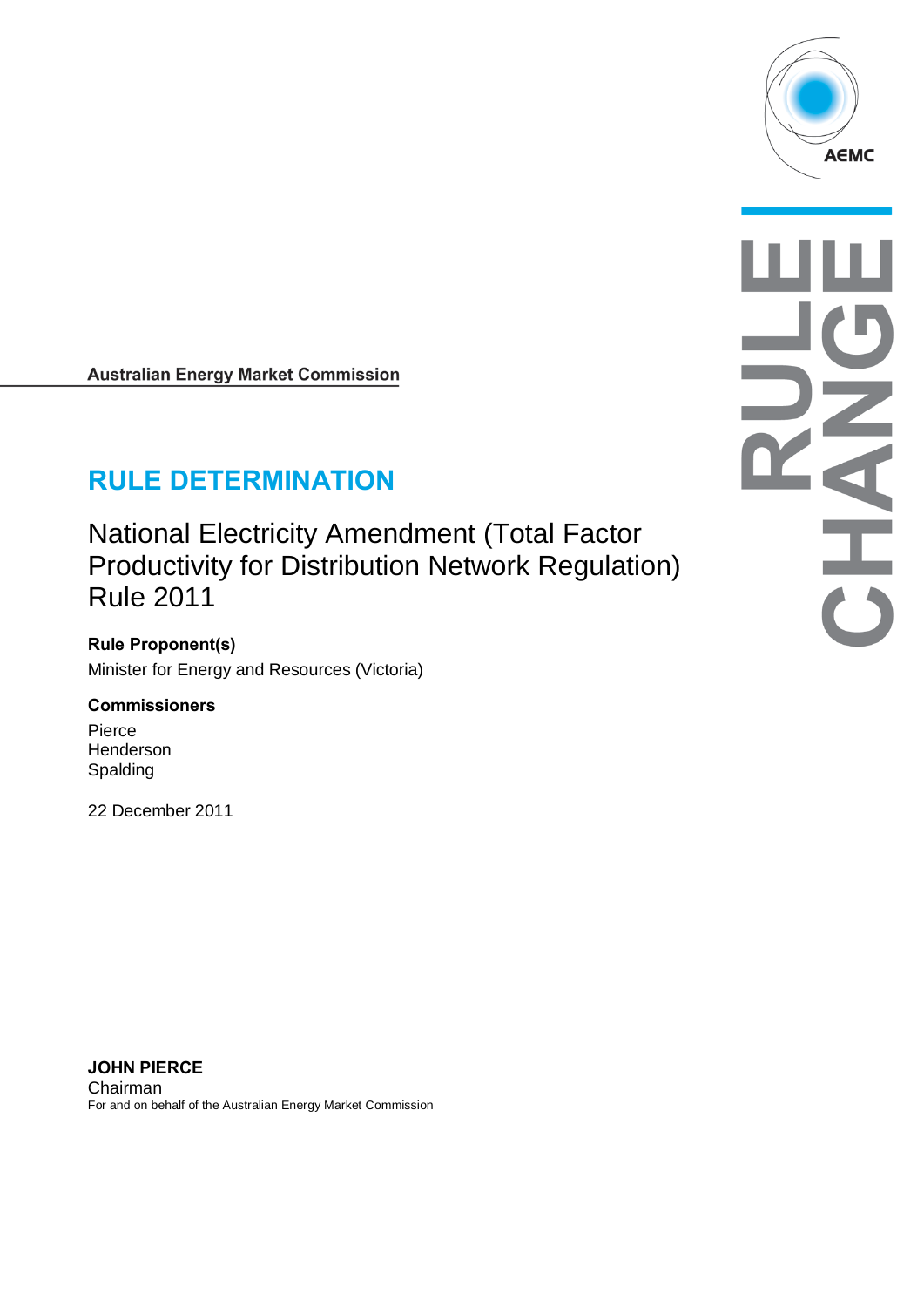#### **Inquiries**

Australian Energy Market Commission PO Box A2449 Sydney South NSW 1235

**E**: aemc@aemc.gov.au **T**: (02) 8296 7800 **F**: (02) 8296 7899

Reference: ERC0068

#### **Citation**

AEMC 2011, Total Factor Productivity for Distribution Network Regulation, Rule Determination, 22 December 2011, Sydney

#### **About the AEMC**

The Council of Australian Governments, through its Ministerial Council on Energy (MCE), established the Australian Energy Market Commission (AEMC) in July 2005. The AEMC has two principal functions. We make and amend the national electricity and gas rules, and we conduct independent reviews of the energy markets for the MCE.

This work is copyright. The Copyright Act 1968 permits fair dealing for study, research, news reporting, criticism and review. Selected passages, tables or diagrams may be reproduced for such purposes provided acknowledgement of the source is included.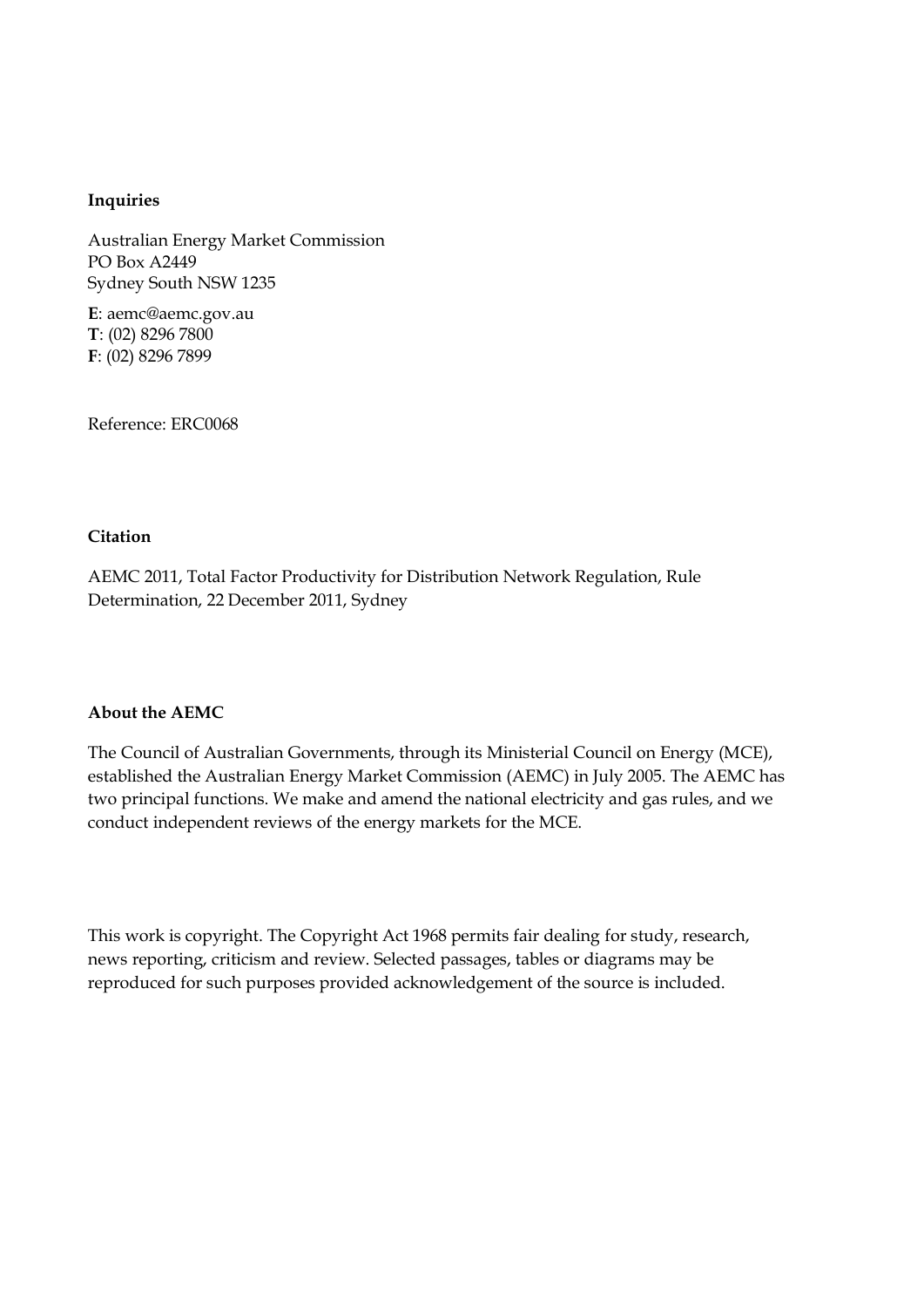## **Summary of final rule determination**

On 18 June 2008, the Victorian Minister for Energy and Resources submitted a rule change proposal to amend the National Electricity Rules (NER) to allow the use of a methodology based on total factor productivity (TFP), for the setting of electricity distribution network pricing and revenue. This would operate as an alternative in pricing determinations to the current methodology based on the 'building block approach'.

A TFP methodology tracks industry-wide productivity and sets a revenue allowance for a business based on how it performs in comparison to a measured productivity trend. The proposal sought to permit the option of a TFP-based methodology for electricity distribution determinations and requested that this be made available in time for the next Victorian revenue reset process.

Following its review of submissions provided in response to the first round of consultation, the Australian Energy Market Commission (AEMC or Commission) decided to delay the rule change while it conducted a wider review of TFP (TFP review). The final report of this review, entitled *Review into the use of total factor productivity for the determination of prices and revenues* (final TFP report) was published in July 2011.

The Commission has decided not to make a draft rule in response to the rule change request. This is because the Commission has taken the view that the necessary conditions for applying a TFP methodology are not present at the current time. In particular, a sufficiently robust and consistent data-set to support TFP does not yet exist. This underlying data is critical to assessing the merits of adopting a TFP methodology, and is also needed to determine if other pre-conditions for a TFP methodology have been met.

The Commission considers that a more appropriate way to approach the introduction of a TFP methodology would be as proposed in the final TFP report, that is, by starting with the gathering of data. Rules that would facilitate this data collection exercise have been proposed by the Commission as part of the final TFP report, and are currently being considered by the Ministerial Council for Energy.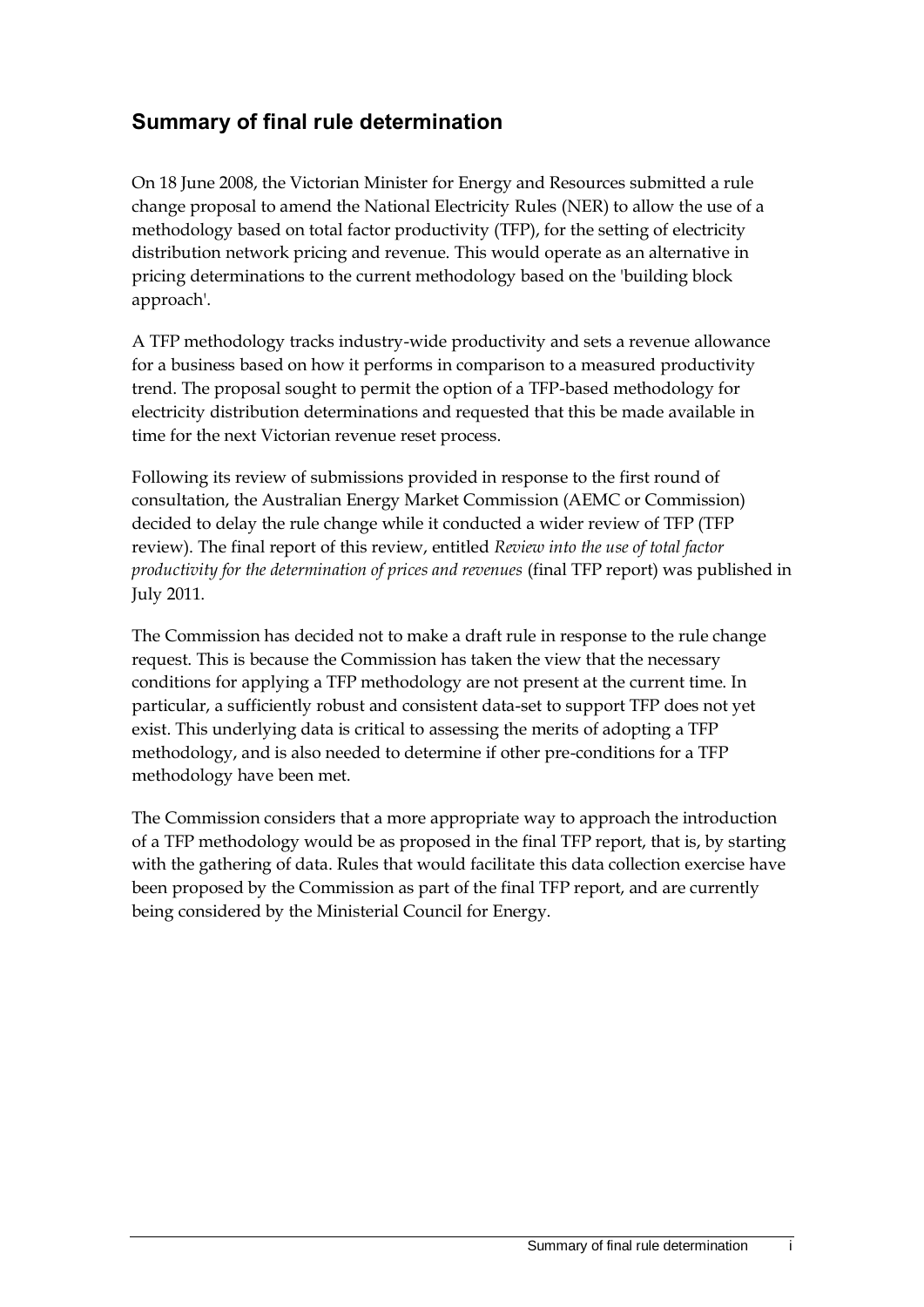# **Contents**

| $\mathbf{1}$   |     |  |  |  |
|----------------|-----|--|--|--|
|                | 1.1 |  |  |  |
|                | 1.2 |  |  |  |
|                | 1.3 |  |  |  |
|                | 1.4 |  |  |  |
|                | 1.5 |  |  |  |
|                | 1.6 |  |  |  |
|                | 1.7 |  |  |  |
|                | 1.8 |  |  |  |
| $\overline{2}$ |     |  |  |  |
|                | 2.1 |  |  |  |
|                | 2.2 |  |  |  |
|                | 2.3 |  |  |  |
|                | 2.4 |  |  |  |
| 3              |     |  |  |  |
| 4              |     |  |  |  |
|                | 4.1 |  |  |  |
|                | 4.2 |  |  |  |
|                |     |  |  |  |
|                | 4.4 |  |  |  |
|                | 4.5 |  |  |  |
| 5              |     |  |  |  |
|                | 5.1 |  |  |  |
|                | 5.2 |  |  |  |
|                | 5.3 |  |  |  |
|                | 5.4 |  |  |  |
|                | 5.5 |  |  |  |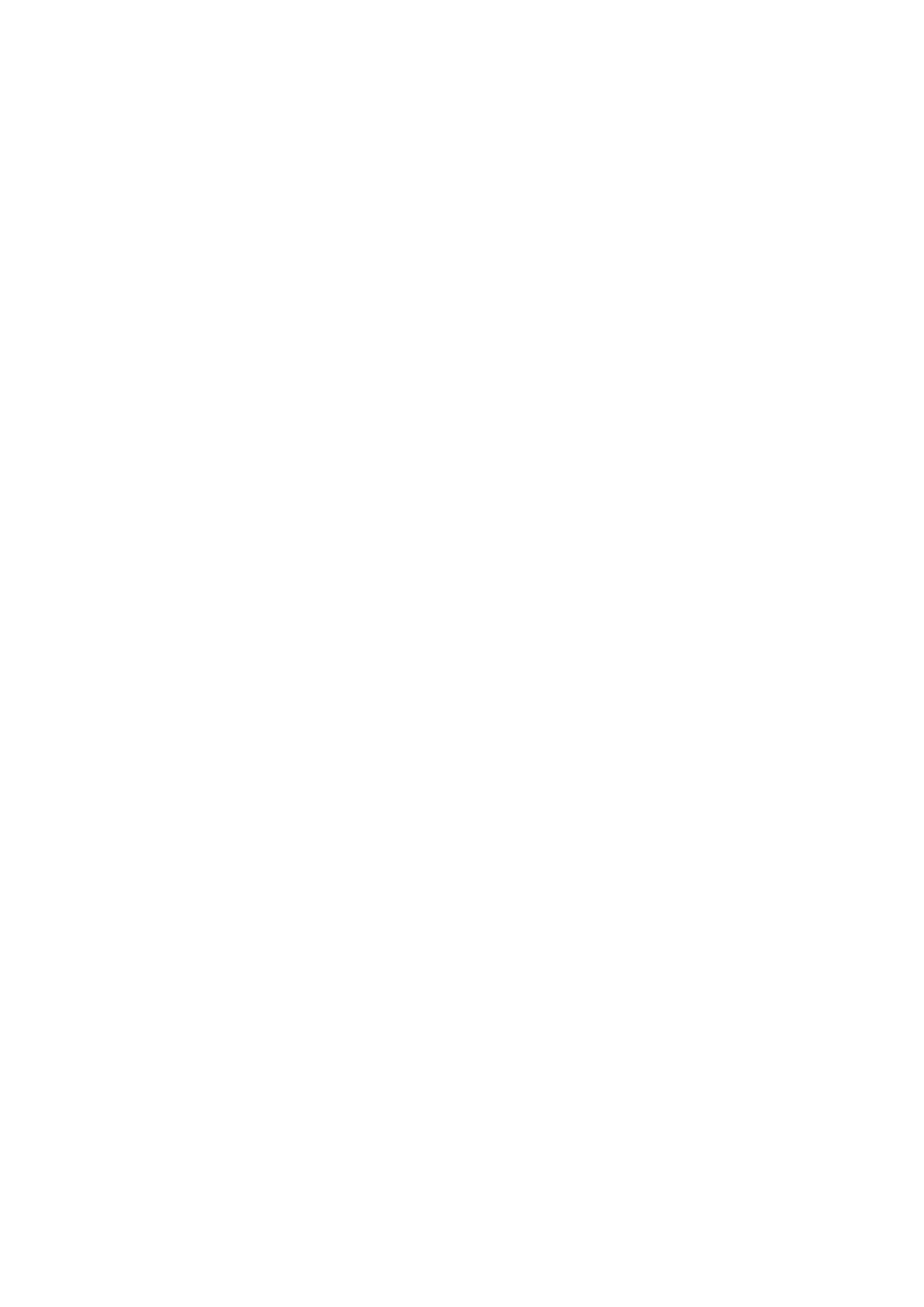## <span id="page-6-0"></span>**1 Rule change request**

### <span id="page-6-1"></span>**1.1 The rule change request**

On 18 June 2008, the Minister for Energy and Resources (Victoria) (Proponent) made a request to the Australian Energy Market Commission (AEMC or Commission) to make a rule to allow the use of a total factor productivity (TFP) methodology as an alternative economic regulation methodology for electricity distribution price reviews (rule change request).<sup>1</sup> This would be available to be applied by the Australian Energy Regulator (AER) in making determinations for electricity distribution network service providers.

### <span id="page-6-2"></span>**1.2 Rationale for rule change request**

In the rule change request the Proponent sought to implement an alternative to the building block approach which is currently used for the economic regulation of network businesses. Under the current building blocks method, as prescribed by the National Electricity Rules (NER),<sup>2</sup> the AER estimates the efficient level of prices by assessing information and forecasts specific to each individual service provider.

By contrast, a TFP methodology measures how businesses, industries or regions use all of the inputs in their production processes to produce outputs which are valued by customers. Instead of an assessment of business-specific costs, the regulator links the annual change in prices to estimates of the industry TFP growth.

The Proponent identified several benefits that would flow from adopting a methodology for economic regulation which does not rely on firm-specific forecasts of costs and demands. The principal benefit is an increase in the efficiency of the regulatory process. The Proponent stated that many of the difficult and adversarial issues which the AER faces in making electricity distribution price review decisions under the building block approach are based on the need to estimate firm-specific costs and demands. The information asymmetry between the regulator and regulated body makes this a challenging task.<sup>3</sup>

A secondary benefit noted by the Proponent is the possibility of extending the regulatory control period. This is because the method for setting the price trajectory under a TFP methodology makes greater use of 'known and measurable' information, rather than firm-specific forecasts of expenditure and demand. As a result the AER should be less concerned that accepting a longer regulatory control period would

<sup>1</sup> Minister for Energy and Resources (Victoria), *Proposed rule change to the Australian Energy Market Commission to permit the use of the 'TFP approach'*, May 2008.

<sup>2</sup> See clause 6.4.3 of the NER.

<sup>3</sup> Minister for Energy and Resources (Victoria), *Proposed rule change to the Australian Energy Market Commission to permit the use of the 'TFP approach'*, May 2008, p. 5.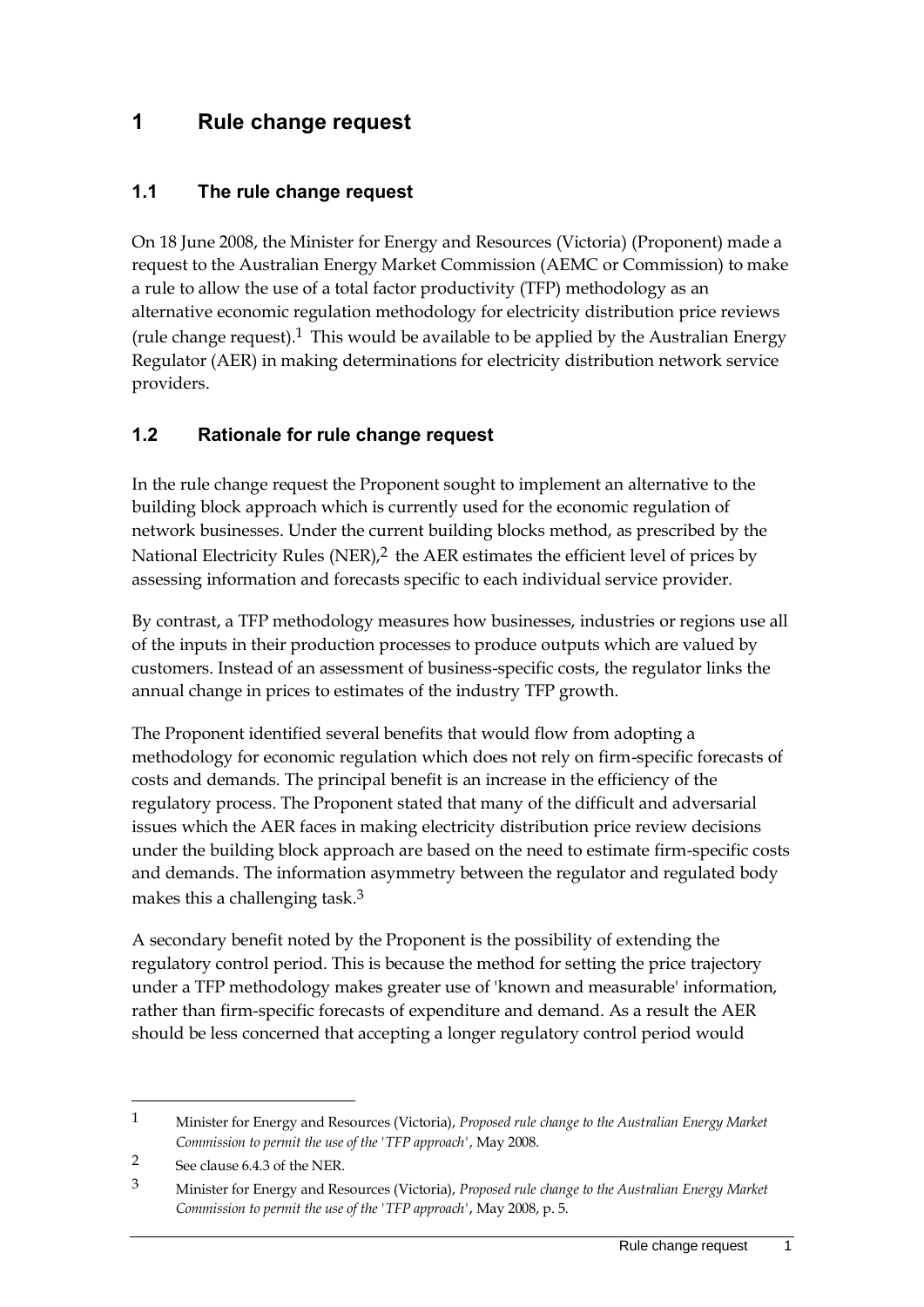permit inappropriate windfall gains to accrue which should, in turn, strengthen the incentives on the regulated businesses to minimise costs.4

## <span id="page-7-0"></span>**1.3 Solution proposed in the rule change request**

The rule change request proposed the following:<sup>5</sup>

- electricity distribution businesses would be able to request the AER to change the methodology for that business from the building block approach to a TFP methodology;
- the AER would issue guidelines on such matters as its methodology for setting an initial starting price and how it intends to apply TFP;
- the AER would apply a threshold test to determine whether TFP should be used; it could only be applied where industry-wide productivity growth is a reasonable proxy for a firm's future productivity growth (without adjustments for the specific circumstances of the business);
- the AER would also be required to apply a calculation objective to ensure the TFP methodology could be applied in a consistent manner and that the allowed price path would be likely to track expected costs;
- the starting regulatory asset base of a business (as determined using the building block approach) would be used to set initial prices;
- cost-based price-reviews would occur at regular intervals and the AER would determine the length of the regulatory control period;
- there would be no earlier reviews (sometimes called 'off-ramps') triggered by earnings falling outside a prescribed band;
- one X-factor would be used industry-wide, which could be set on either a fixed or rolling basis; and
- a business for which a TFP methodology is being applied could only revert to the building block approach with the consent of the AER.

## <span id="page-7-1"></span>**1.4 Relevant background**

The rule change request drew on previous work in relation to energy access pricing undertaken by the Expert Panel on Energy Access Pricing. This Panel was established by the Ministerial Council on Energy in December 2005 and it issued a *Report to the Ministerial Council on Energy* in April 2006 (the Expert Panel report).

 $\overline{a}$ 

#### 2 Total Factor Productivity for Distribution Network Regulation

<sup>4</sup> Minister for Energy and Resources (Victoria), *Proposed rule change to the Australian Energy Market Commission to permit the use of the 'TFP approach'*, May 2008, pp. 6 and 39-40.

<sup>5</sup> Rule change request, page 13.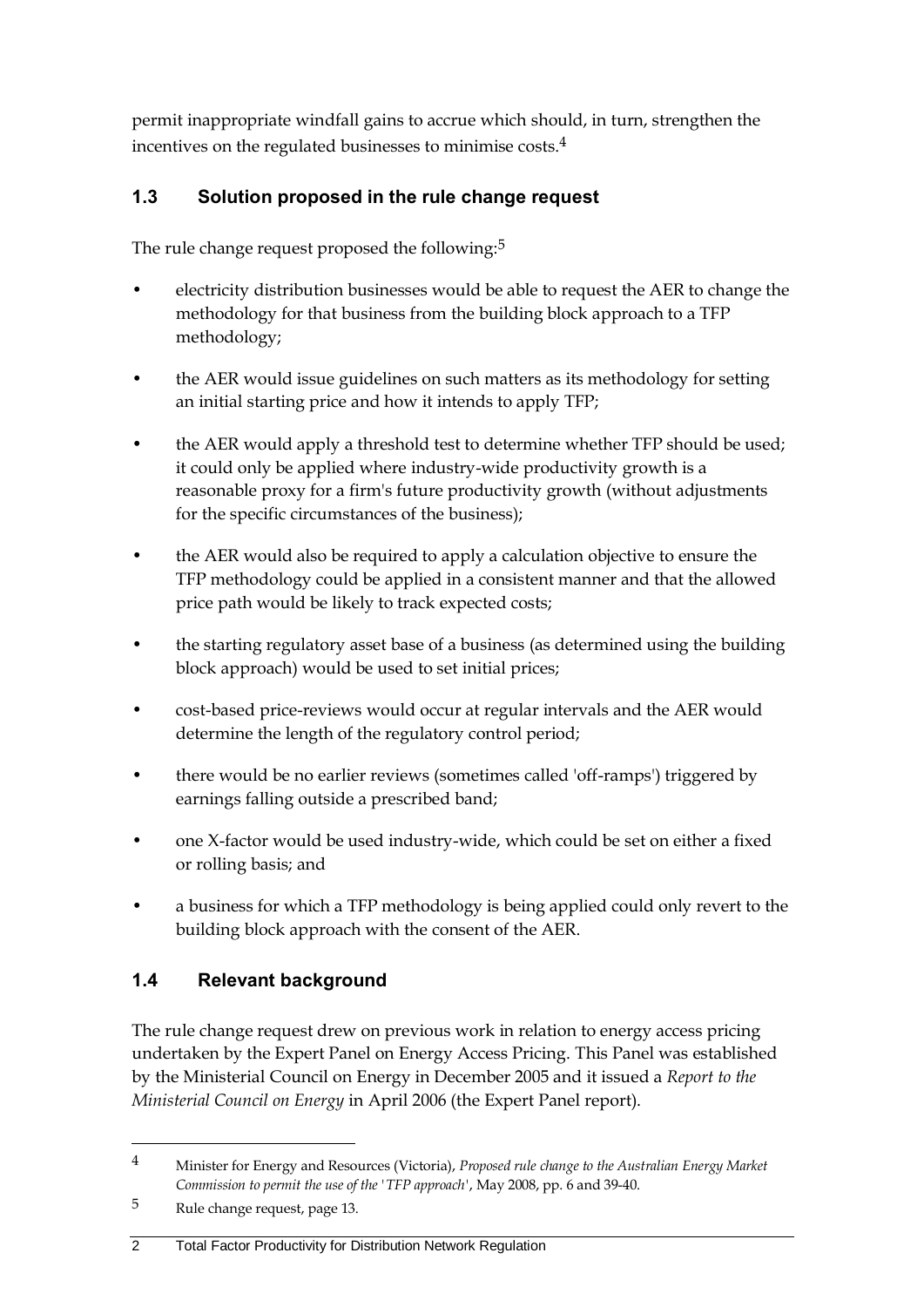This report considered in some detail the relative merits of the building block approach compared to TFP, and concluded that a TFP-based price control setting method does have the potential to bring about a reduction in the costs of regulation. This was subject to certain qualifications, however, which included that use of TFP depends on the availability of long term, reliable information on outturn costs of supply, and that TFP offers the greatest benefit for a business or industry which is in a relatively steady state.<sup>6</sup>

## <span id="page-8-0"></span>**1.5 Commencement of rule making process**

On 24 July 2008, the Commission published a notice under section 95 of the National Electricity Law (NEL) advising of its intention to commence the rule making process and the first round of consultation in respect of the rule change request. Submissions closed on 22 August 2008.

The Commission received eleven submissions on the rule change request as part of the first round of consultation. They are available on the AEMC website.7

## <span id="page-8-1"></span>**1.6 Market review**

Submissions provided as part of the first round of consultation commented, amongst other things, that due to the breadth of the topic a rule change process was not the appropriate forum to address the issue of TFP, and that it could not have been completed in time for the subsequent Victorian electricity distribution price review decisions. Instead, it was suggested that the Commission should conduct a review on the issue.

On 21 November 2008 the Commission initiated a review entitled *Review into the use of total factor productivity for the determination of prices and revenues* (TFP review). This review covered gas and electricity transmission and distribution sectors, with the objective of providing advice on:

- whether there would be circumstances in which the application of a TFP methodology could contribute to the National Electricity Objective (NEO) and the National Gas Objective (together, the national energy objectives); and
- possible rules to implement TFP.

 $\overline{a}$ 

The final report of the TFP review was published on 7 July 2011 (final TFP report). It concluded that the application of TFP as an alternative to the building block approach could lead to increased productivity and lower prices for consumers in the long term, and therefore could contribute to the national energy objectives. However, it also concluded that a number of conditions need to be met for TFP to work properly, and such conditions are not met at the present time.

<sup>6</sup> Expert Panel on Energy Access Pricing, *Report to the Ministerial Council on Energy*, April 2006, at pages 103-105.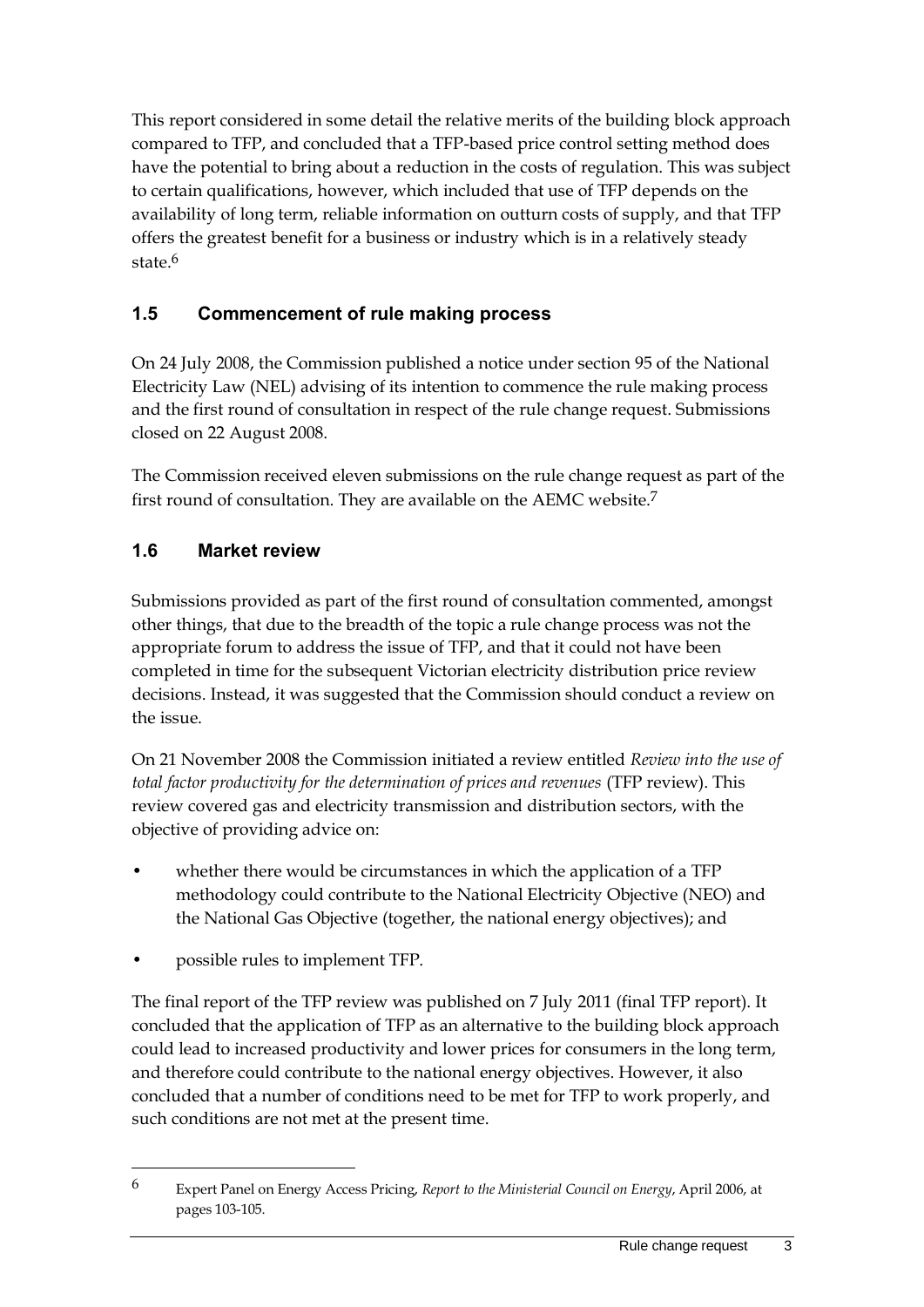The Commission proposed a two-stage rule process for changes to the NER and the National Gas Rules. It proposed a series of changes in the first stage which would provide for the collection of data which would, in turn, allow the AER to test whether conditions for a TFP methodology had been met. Drafting of the detailed design of a TFP methodology in the second stage would only occur once such conditions had been met.

## <span id="page-9-0"></span>**1.7 Extensions of time**

Following the initiation by the AEMC in November 2008 of the TFP review, the timing for publication of the draft rule determination was extended under section 107 of the NEL on three occasions:

- on 27 November 2008, the AEMC published a notice under section 107 of the NEL extending the time period for making the draft rule determination to 31 December 2009;
- on 23 July 2009, a further notice was published extending the time period to 1 October 2010; and
- on 30 September 2010, another notice extended the time period to 1 October 2011.

As required by section 108A of the NEL, the Commission published a report in July 2009 setting out the reasons why the final rule determination in respect of the rule change request had not been made within 12 months of the publication of the notification of the commencement of the rule change process.

## <span id="page-9-1"></span>**1.8 Publication of draft rule determination**

On 29 September 2011 the Commission published a notice under section 99 of the NEL advising of the publication of a draft rule determination and seeking submissions from stakeholders.

Submissions on the draft rule determination closed on 10 November 2011. The Commission received six submissions which are available on the AEMC website.8 A summary of the issues raised in the submissions, and the Commission's response to each issue, is contained in Appendix A1.

<sup>7</sup> www.aemc.gov.au

<sup>8</sup> www.aemc.gov.au.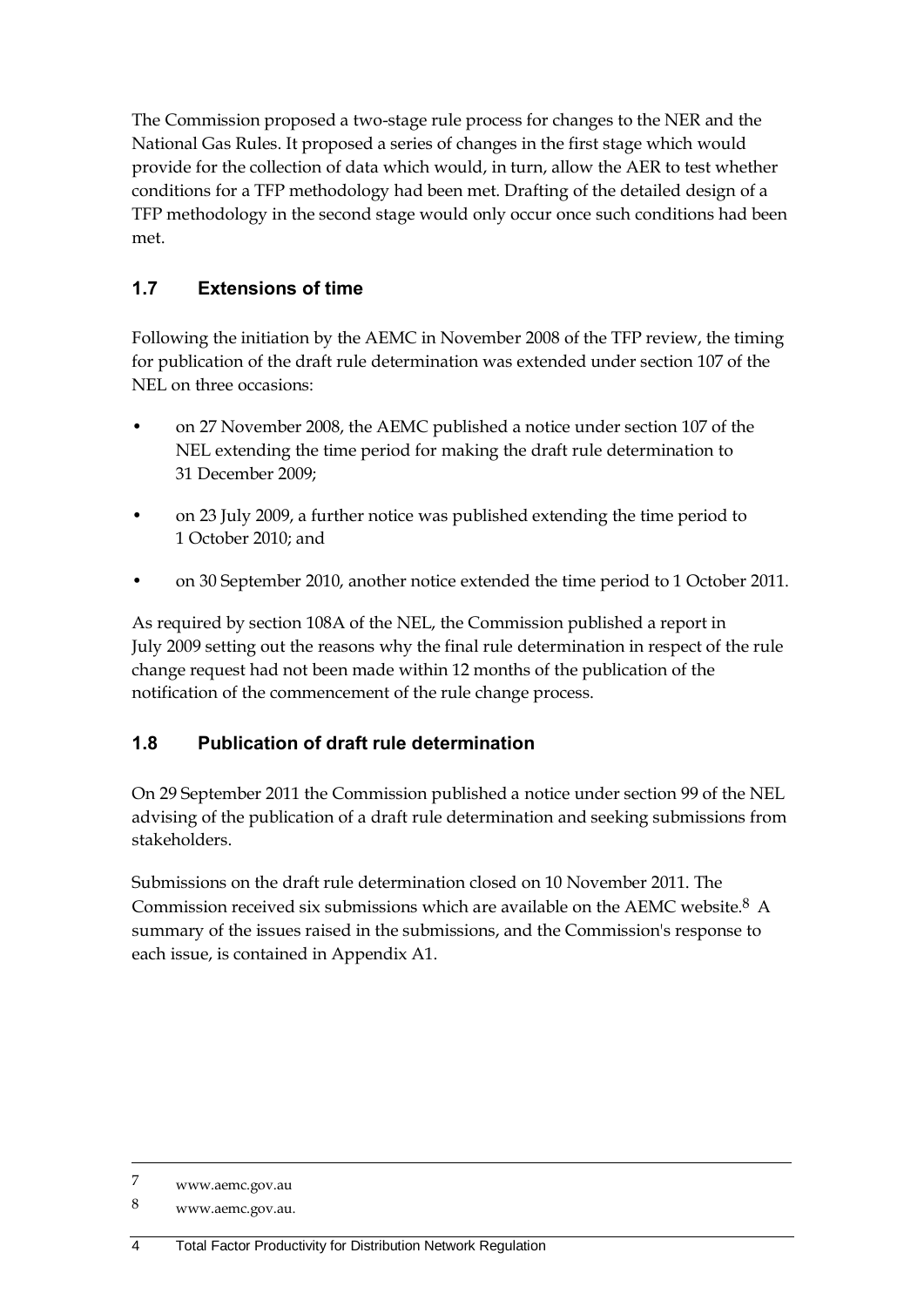# <span id="page-10-0"></span>**2 Final rule determination**

### <span id="page-10-1"></span>**2.1 Commission's determination**

In accordance with section 102 of the NEL the Commission has determined not to make the rule proposed in the rule change request (proposed rule).

The Commission's reasons for making this final rule determination are set out in section [2.4.](#page-11-0)

### <span id="page-10-2"></span>**2.2 Commission's considerations**

In assessing the rule change request the Commission considered:

- the Commission's powers under the NEL to make the rule;
- the rule change request;

 $\overline{a}$ 

- the fact that there is no relevant Ministerial Council on Energy (MCE) statement of policy principles;9
- submissions received during the first and second rounds of consultation;
- the revenue and pricing principles under section 7A of the NEL;
- the Commission's analysis and the outcomes of the final TFP report; and
- the Commission's analysis as to the ways in which the proposed rule will or is likely to, contribute to the NEO.

### <span id="page-10-3"></span>**2.3 Commission's power to make the rule**

The Commission is satisfied that the proposed rule falls within the subject matter about which the Commission may make rules. The proposed rule falls within section 34 of the NEL as it relates to section  $34(1)(a)(iii)$ , which sets out that the Commission may make rules with respect to the activities of persons (including registered participants) participating in the National Electricity Market (NEM) or involved in the operation of the national electricity system.

Further, the proposed rule falls within the matters set out in schedule 1 to the NEL as it relates to item 26J, because that item specifically deals with TFP as a regulatory economic methodology that can be applied by the AER, or else as a tool to inform the AER's application of the building block approach.

<sup>9</sup> Under section 33 of the NEL the AEMC must have regard to any relevant MCE statement of policy principles in making a Rule.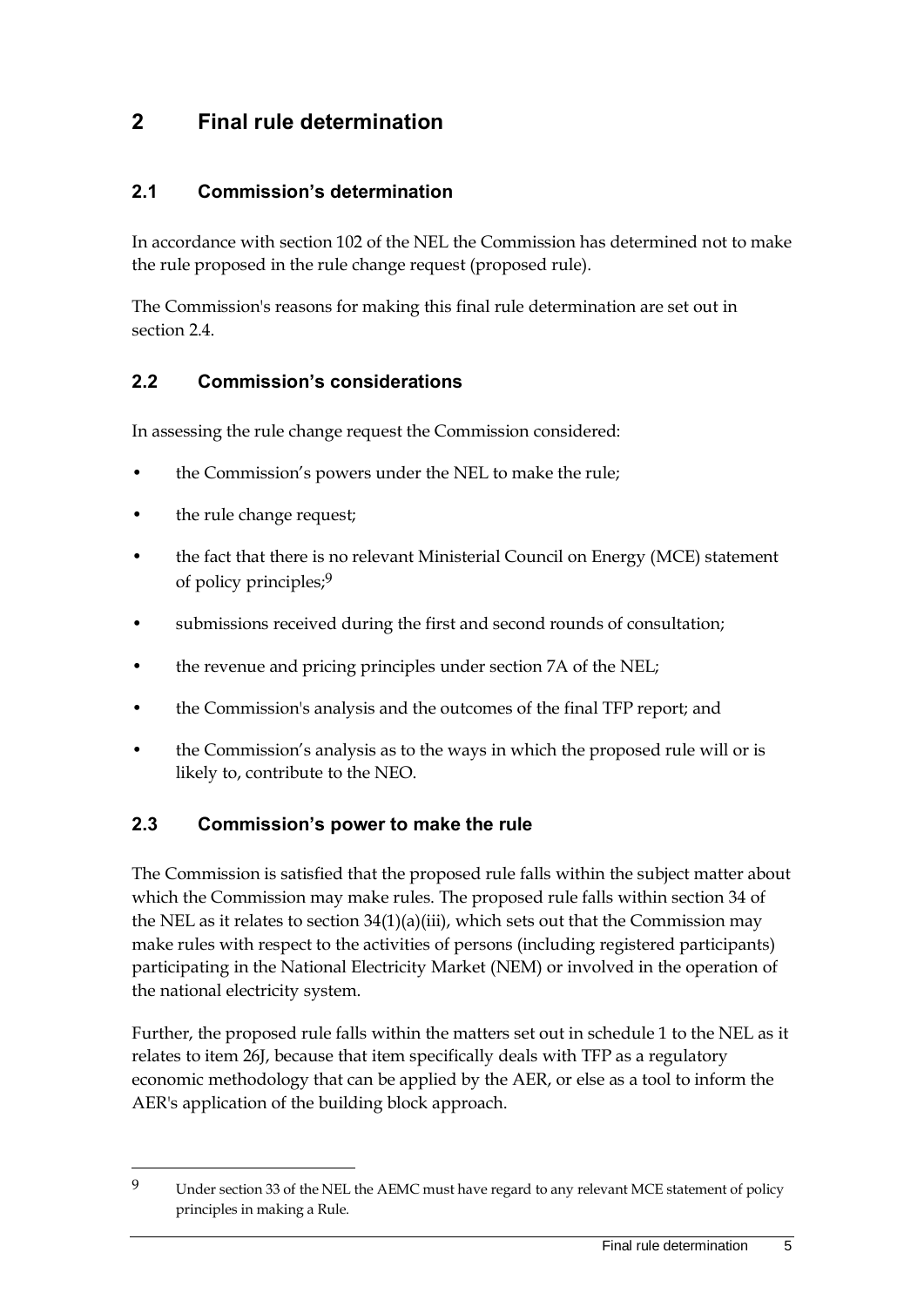## <span id="page-11-0"></span>**2.4 Rule making test**

Under section 88(1) of the NEL the Commission may only make a rule if it is satisfied that the rule will, or is likely to, contribute to the achievement of the NEO. This is the decision making framework that the Commission must apply.

The NEO is set out in section 7 of the NEL as follows:

"The objective of this Law is to promote efficient investment in, and efficient operation and use of, electricity services for the long term interests of consumers of electricity with respect to:

- (a) price, quality, safety, reliability and security of supply of electricity; and
- (b) the reliability, safety and security of the national electricity system."

For the rule change request, the Commission considers that the relevant aspect of the NEO is promoting efficient investment in electricity services with respect to the price of electricity.10 The Commission also had regard to the regulatory impact of the proposed rule on the efficient operation of electricity services, for the long term interests of consumers of electricity.

Implementing a TFP methodology as an alternative to the current building block approach could lead to increased productivity and lower prices for consumers in the long term. Therefore such a methodology could in principle contribute to the NEO in terms of incentives for businesses to pursue cost efficiencies while allowing businesses to recover their efficient costs. The effect of information asymmetries would be reduced, potentially allowing for longer regulatory control periods. There are likley to be other advantages associated with a TFP methodology including improved regulatory practice and reduced regulatory costs.

However, the Commission is not satisfied that this proposed rule will, or is likely to, contribute to the achievement of the NEO because, as concluded in the final TFP report:

- in the absence of a robust, long-term data-set the necessary conditions for the implementation of a TFP methodology are not present; and
- as a result, it is not possible to tell whether permitting a TFP methodology, including the one described in the proposed rule, would lead to increased productivity and therefore more efficient investment in electricity services with respect to price.

<sup>10</sup> Under section 88(2), for the purposes of section 88(1) the AEMC may give such weight to any aspect of the NEO as it considers appropriate in all the circumstances, having regard to any relevant MCE Statement of Policy Principles.

<sup>6</sup> Total Factor Productivity for Distribution Network Regulation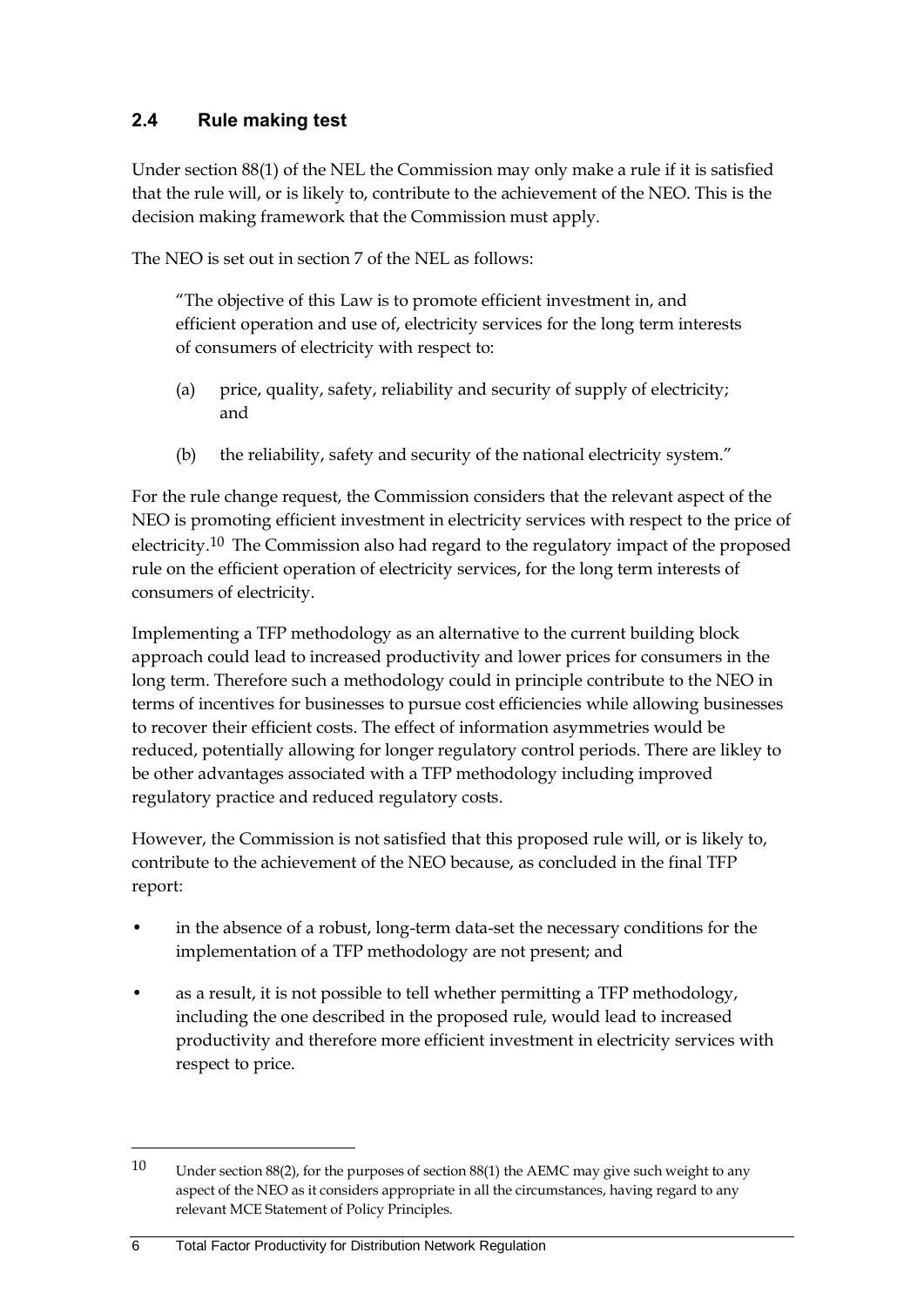# <span id="page-12-0"></span>**3 Commission's assessment approach**

This chapter describes the assessment framework that the Commission applied to assess the rule change request in accordance with the requirements set out in the NEL (and explained in chapter 2).

As described above, in assessing the rule change request the Commission had regard to the NEO. This encompassed not only the price at which services are provided, but also the quality, reliability, safety and security of the energy network systems. It also covered the principles of good regulatory design and practice in order to promote stability and predictability of the regulatory framework, minimise operational interventions in the market, and promote transparency.

Against this background the Commission identified criteria which could be used to assess the TFP methodology proposed by the Proponent. This was to identify whether implementing the TFP methodology would contribute to the NEO, against the counterfactual of the current building block approach. These criteria, which were also applied as the assessment framework in the review, are as follows:<sup>11</sup>

- 1. cost incentives the strength of the incentives on the network service provider to pursue cost efficiencies and the extent to which such cost efficiencies are shared with end-users; and
- 2. investment incentives the ability of the framework to ensure efficient investment to promote long term innovation and technical progress for the benefit of the network service provider and end-users.

In addition, the Commission considered the following matters:

 $\overline{a}$ 

- 3. good regulatory practice clarity, certainty and transparency of the regulatory framework and processes to reduce avoidable risks for network service providers and users;
- 4. cost of regulation minimisation of the costs and risks of regulation to network service providers and end users; and
- 5. transition and implementation issues appropriate resolution of transition and implementation issues and costs.

The Commission's approach to applying the assessment framework has been to consider, first, whether the TFP methodology proposed by the Proponent could, at a conceptual level, meet the assessment criteria and, second if so, whether the relevant conditions are present for TFP to be able to be applied. This analysis of these issues is set out in the following chapters.

<sup>11</sup> AEMC, *Review into the use of total factor productivity for the determination of prices and revenues - final report*, 30 June 2011, page 5.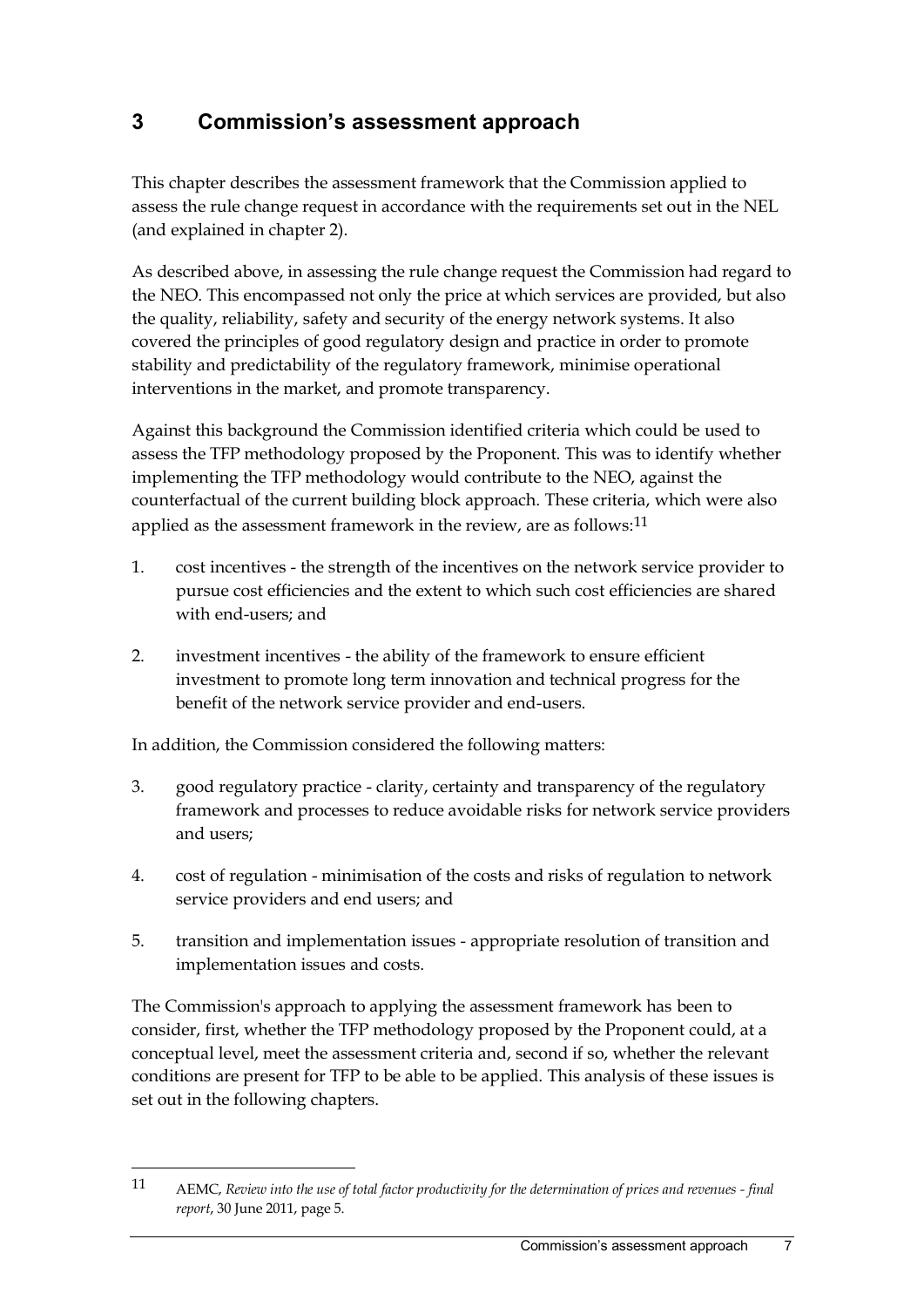# <span id="page-13-0"></span>**4 Assessment of TFP in general**

This chapter sets out the Commission's higher-level consideration of whether the TFP methodology, at a conceptual level, could meet the assessment criteria described above.

## <span id="page-13-1"></span>**4.1 Proponent's view**

In the rule change request, the Proponent identified the reasons why it was of the view that the TFP methodology might offer advantages in comparison with a building block approach. One such reason is that because the TFP methodology is based on measured TFP, as opposed to forecasts of firm-specific expenditure and demand, it is likely to be less affected by problems of asymmetry of information between the regulator and the regulated business. This should mean less potential for the regulated business to use its superior knowledge of the business to convince the regulator to accept upwardly-biased expenditure forecasts.12

A flow on effect of this is that as the regulator should be more confident that inappropriate windfall gains to the regulated business are not accruing, a longer regulatory control period should be possible. A longer regulatory control period would in turn increase the incentives on the regulated business to be cost efficient, because it would improve the power of the incentives that are utilised to encourage businesses to act efficiently.13

The Proponent also contended that use of the TFP methodology in preference to the building block approach would reduce the cost of regulation. This is because the regulator would avoid having to assess a regulated business's forecast of expenditure, a task that is often challenging for a regulator on the basis of the asymmetry of information and possibly also expertise. It should be significantly simpler for the regulator to apply the 'known and measurable' information that is required for the TFP methodology.14

## <span id="page-13-2"></span>**4.2 Stakeholder views**

### **4.2.1 First round of consultation**

Most stakeholders addressed the question of whether the TFP methodology, at a conceptual level, would merit further consideration. There were mixed responses on this issue, however. The submissions from the AER15, Citipower/Powercor/ETSA

<sup>12</sup> Rule change request, page 39-40.

<sup>13</sup> Rule change request, page 40-41.

<sup>14</sup> Rule change request, page 44.

<sup>15</sup> AER, submission to the rule change proposal, page 1.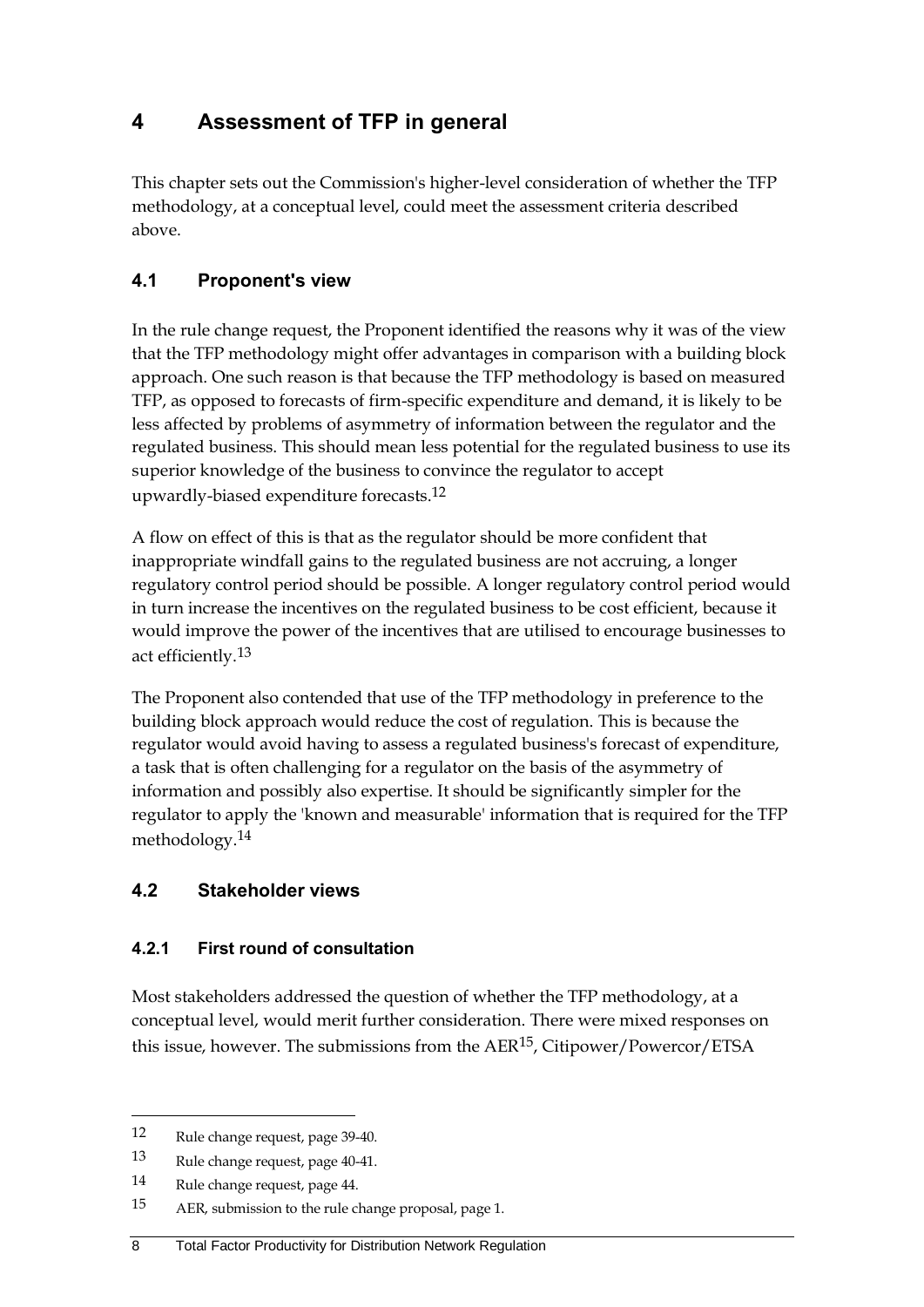Utilities<sup>16</sup>, Integral Energy (now Endeavour Energy)<sup>17</sup>, Jemena<sup>18</sup>, SP AusNet<sup>19</sup> and United Energy<sup>20</sup> were generally positive, at least in that there would be enough potential benefits that could be offered by a TFP methodology to justify a more detailed consideration of it. Most of these submissions, however, were not in favour of the TFP methodology and rule proposed by the Proponent.

Submissions from Country Energy (now Essential Energy)<sup>21</sup>, the Energy Networks Association<sup>22</sup>, Energex<sup>23</sup>, EnergyAustralia (now Ausgrid)<sup>24</sup> and Ergon Energy<sup>25</sup> were not in favour of TFP as a concept, for various reasons. Part of the rationale was that the building block approach is well established and understood. Other issues were that TFP could undermine the current regulatory framework in general and that, if a TFP methodology was not properly designed, it might have implications for the financial sustainability of regulated businesses.

### **4.2.2 Second round of consultation**

Submissions received in the second round of consultation continued to be divided on whether the TFP methodology, at a conceptual level, could meet the assessment criteria described above.

The Department of Primary Industries (Victoria) (DPI) reinterated in its submission that the proposal met the NEO, and that it did not believe that circumstances had changed (since the original proposal had been submitted) to alter this view.26 Given this, the DPI expressed the opinion that the AEMC has two options: to accept and make the proposed rule, or make a preferred rule. The DPI submission also indicated that a staged approach (as recommended by the AEMC in the final TFP report) would cause unnecessary delay in the introduction of TFP, particularly in Victoria, and that this would be contrary to the NEO. In addition, failure to make the rule as proposed would be inconsistent with the policy decision of the MCE in accommodating TFP as a subject matter for rules. Specifically, given that TFP is mandated by the electricity and gas laws, the AEMC's key duty in this regard, is to make rules to enable its use.27

<sup>16</sup> ETSA Utilities/Citipower/Powercor, submission to the rule change proposal, page 1.

<sup>17</sup> Integral Energy, submission to the rule change proposal, page 1.

<sup>18</sup> Jemena, submission to the rule change proposal, page 1.

<sup>19</sup> SP AusNet, submission to the rule change proposal, page 2.

<sup>20</sup> United Energy, submission to the rule change proposal, page 1.

<sup>21</sup> Country Energy, submission to the rule change proposal, page 1.

<sup>22</sup> Energy Networks Association, submission to the rule change proposal, page 2.

<sup>23</sup> Energex, submission to the rule change proposal, page 2.

<sup>24</sup> EnergyAustralia, submission to the rule change proposal, page 1.

<sup>25</sup> Ergon Energy, Submission to the rule change proposal, page 3.

<sup>26</sup> DPI, submission to the draft rule determination, page 5.

<sup>27</sup> DPI, submission to the draft rule determination, page 4.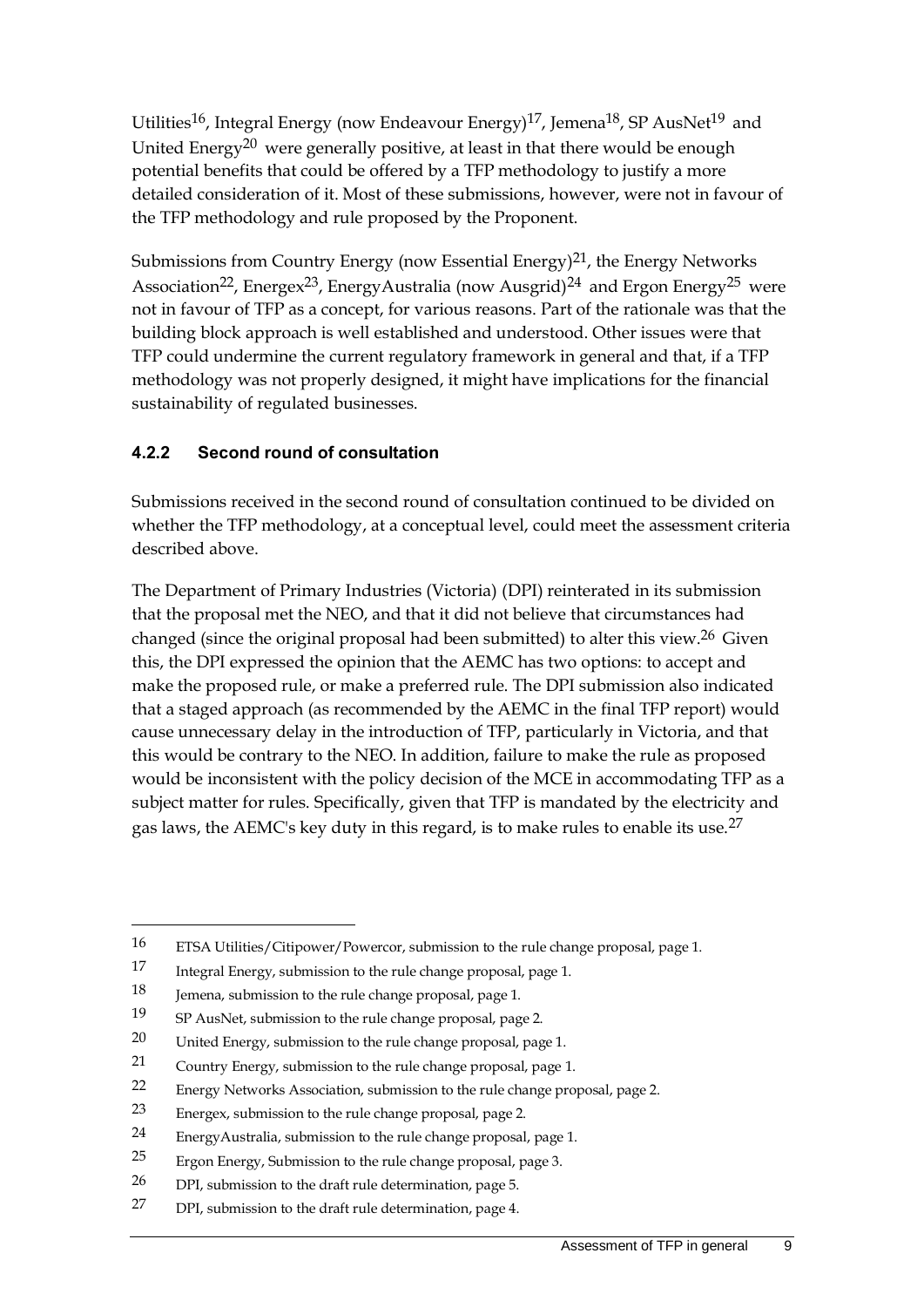In contrast, Ausgrid stated that it did not agree that a case had been made that a TFP methodology would contribute to the NEO,<sup>28</sup> while Energex submitted that it did not believe that the TFP methodology was any more efficient than the building block approach.29

While favouring reform to the current regulatory framework and supporting more detailed consideration of TFP, the Total Environment Centre was less certain as to the efficacy of TFP in achieving efficiency, compared to other approaches.<sup>30</sup>

## <span id="page-15-0"></span>**4.3 Other relevant considerations**

Other relevant considerations included the Commission's analysis in the final TFP report.

## <span id="page-15-1"></span>**4.4 Commission's analysis**

## **4.4.1 Commission's rule making powers**

The AEMC makes rules in respect of certain matters in relation to the NEM under powers conferred by section 34 of the NEL. Section 34 provides that the AEMC *may* make rules with respect to certain matters under those laws, but is not compelled to.<sup>31</sup> Further, in determining whether or not to make a rule, the Commission must be satisfied that it will, or is likely to contribute to the achievement of the national electricity objective, having regard to other relevant factors.32

The subject matter for which the Commission may make rules includes the items in the list in schedule 1 to the NEL. Clause 26J relates to the methodology known as 'total factor productivity'.

## **4.4.2 Cost incentives**

Increasing the incentives on regulated businesses to pursue cost efficiencies will contribute to the achievement of the NEO. The Commission is of the view that, at a conceptual level, if a sufficiently robust and consistent data-set to support TFP exists, a TFP methodology could increase such incentives in two ways.

One of these ways is related to the information asymmetries that exist between the regulator and a regulated business. Since the regulator will not have complete information about the costs and expenditure of the regulated business, it may have

 $\overline{a}$ 

#### 10 Total Factor Productivity for Distribution Network Regulation

<sup>28</sup> Ausgrid, submission to the draft rule determination, page 1.

<sup>29</sup> Energex, submission to the draft rule determination, page 1.

<sup>30</sup> Total Environment Centre, submission to the draft rule determination, page 2.

<sup>31</sup> The discretionary nature of this power is further clarified in clause 12, schedule 2 of the NEL, which also provides that clause 12 has effect despite any rule of construction to the contrary.

<sup>32</sup> Section 88 of the NEL.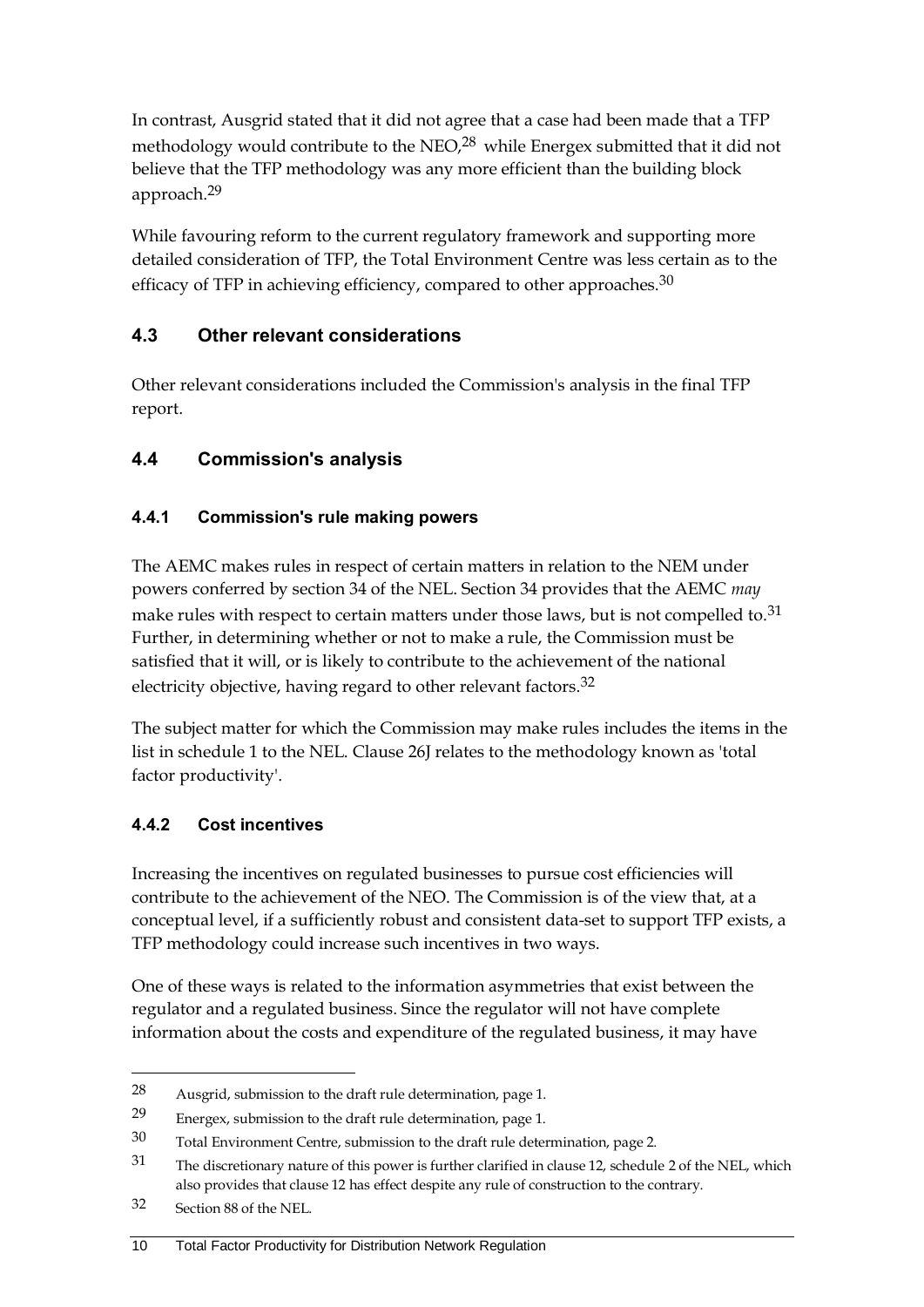difficulty estimating what the efficient costs of the regulated business should be. This is a critical part of the building block approach, and as a result the regulated business could use its information advantage to increase the revenue it is allowed by the regulator.

Under a TFP methodology, however, prices are not set on the basis of the regulated business's forecast of its costs but on industry-wide TFP growth. This would mean the regulator is less reliant on information from the regulated business and there should be a reduced ability for the business to increase its forecast of costs by exploiting the information asymmetry. This should in turn create an incentive for the business to seek additional profits through productivity improvements.

The other way that a TFP methodology could increase incentives is that it should also provide higher returns when a regulated business makes improvements which enhance productivity on a continuing basis. Under the building block approach, a regulated business retains the benefit of any increase in efficiency and/or reduction in cost for the regulatory period in which the benefit is achieved. However, at the next cost review the regulator builds this into the forecast and revenue allowance for the following regulatory control period, and the regulated business therefore retains none of those benefits in that following period (as well as any subsequent periods).

On the other hand, under a TFP methodology, the productivity growth of the regulated business is measured against that of the industry, so it should continue to benefit from any productivity enhancement it achieves. This creates an additional incentive to seek such efficiencies.

Using known and measurable information could also create more consistency in the regulatory process, possibly allowing for longer regulatory control periods. This would strengthen the incentives on businesses to reduce costs.

## **4.4.3 Investment incentives**

The Commission is of the view that a TFP methodology could, at least to an equivalent extent to a building block approach, provide regulated businesses with a reasonable opportunity to recover their efficient costs.

In terms of ensuring a regulated business can recover its costs, a building block approach offers one advantage and one disadvantage compared to a TFP methodology. As it is based on a business-specific forecast of costs it may better provide for significant costs which only affect one regulated business. That is, the forecast can be better tailored to the circumstances of the specific business. On the other hand, because the forecast would be based on information from one business only, it could be expected to be more prone to errors which could cause divergences of allowed revenue from actual revenue.

Modelling undertaken as part of the TFP review indicates that since forecasting errors are common in applying a building block approach, a TFP methodology may be less risky than the building block approach in ensuring a regulated business can recover its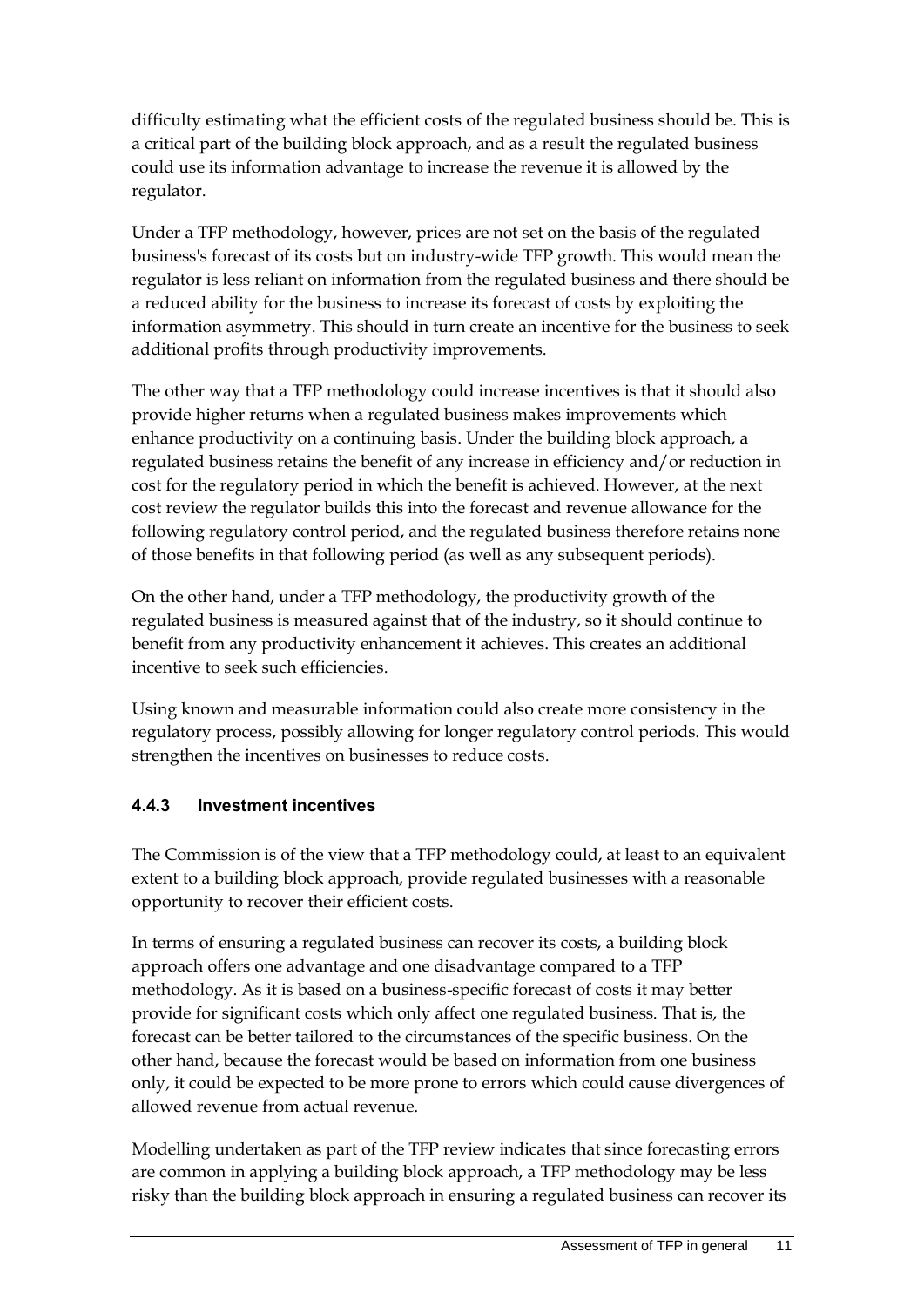efficient costs.33 This modelling also indicates that a TFP methodology could deal with significant industry-wide changes provided regular price resets are included as part of it. On the whole, a TFP methodology should be no more risky for a regulated business than a building block approach, and as a result there should be no more financing costs.

## **4.4.4 Good regulatory practice**

The introduction of a TFP methodology may, through the information-gathering processes it introduces, lead to an increase in the level of regulatory consistency across the NEM. This is because for a TFP methodology to work in an optimal way, standardised information will be needed from regulated businesses. This would require jurisdictional differences in data reporting to be overcome. Having standardised data will increase the clarity of regulation.

As described above, since the regulator should be more confident under a TFP methodology that windfall gains are not accruing to a regulated business, longer regulatory control periods should be possible. This would increase certainty with respect to charges for all market participants.

## **4.4.5 Costs of regulation**

As mentioned in the previous section, there is the possibility that a TFP methodology could lead to longer regulatory control periods. If this is the case, and there are less frequent cost reviews, the overall costs of regulation should be reduced. However, even if the extended regulatory periods do not lead to reduced costs, a TFP methodology may otherwise achieve this.

While implementing an information reporting regime will be required for a TFP methodology to work, a TFP methodology will avoid many of the costs involved in regulated businesses preparing, and the regulator assessing, business-specific forecasts which include detail such as the specific projects proposed by a business. Additional costs result from exploring these kinds of details.

## **4.4.6 Transitional and implementation issues**

In general terms, there are likely to be a number of transitional and other issues involved in implementing a TFP methodology, which would include gathering the relevant historical data, maintaining the data-set going forward and establishing the TFP methodology itself (including the rules and procedures). These would have to be resolved appropriately for a TFP methodology to be successful.

<sup>33</sup> AEMC, *Review into the use of total factor productivity for the determination of prices and revenues - final report*, 30 June 2011, page 61.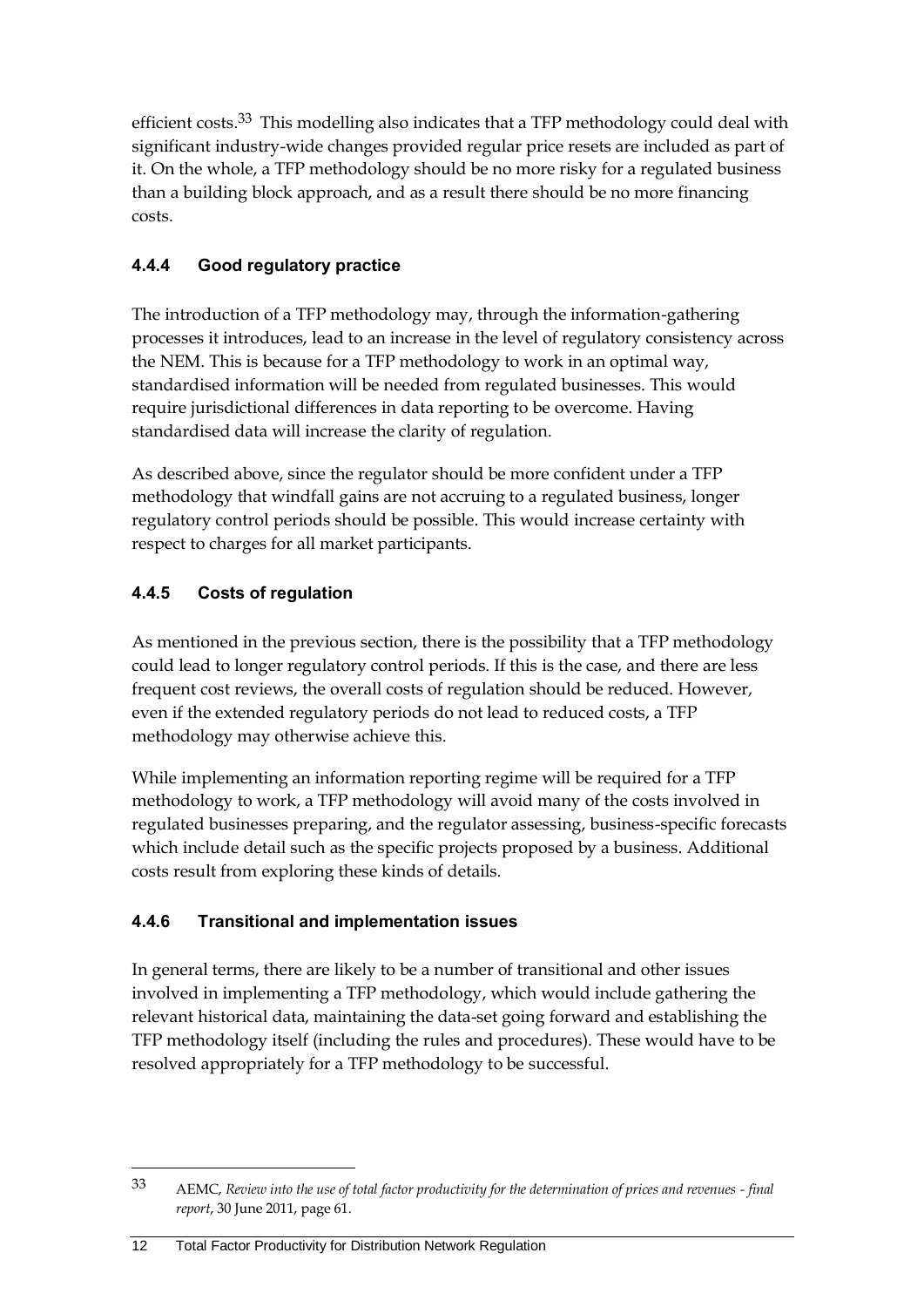## <span id="page-18-0"></span>**4.5 Conclusion**

 $\overline{a}$ 

The analysis above supports the conclusion that if a sufficiently robust and consistent data-set to support TFP exists, a TFP methodology could, at a conceptual level, provide benefits in terms of the assessment framework described in chapter 3 above. In particular, it should provide increased incentives on a regulated business to pursue cost efficiencies while allowing the business to recover its efficient costs. The effect of information asymmetries would be reduced, potentially allowing for longer regulatory control periods.

The Commission acknowledges that the building block approach is well established and understood, and that there would be some challenges in a transition to another methodology, however that of itself should not be sufficient reason for resisting the change.34

Finally, transitional and implementation issues may need to be overcome before a TFP methodology could be applied. These may be based on whether the underlying conditions for TFP are present, which the following chapter considers.

<sup>34</sup> The Commission is currently considering a rule change package that the AER has recently submitted, which seeks to address a number of the economic regulatory framework issues in chapters 6 and 6A of the NER.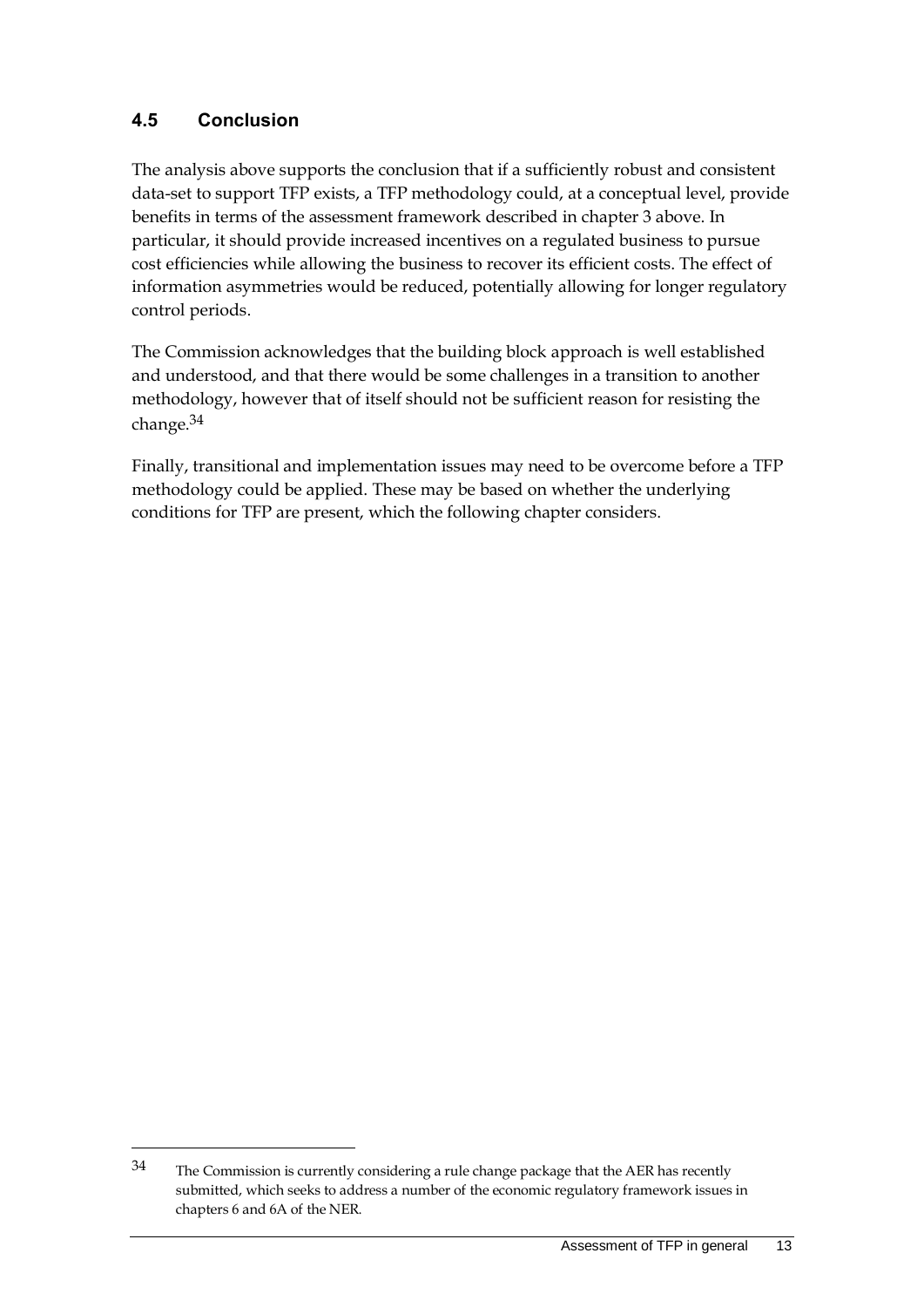# <span id="page-19-0"></span>**5 Underlying conditions for TFP**

An important pre-condition for the implementation of a TFP methodology is the existence of a robust and consistent data-set, since this is the basis of the TFP growth estimate and if it is set incorrectly, returns and incentives will not be efficient. This chapter describes this pre-condition and considers whether it has been met.

## <span id="page-19-1"></span>**5.1 Proponent's view**

The rule change request recognises, at several points, the importance of long term, reliable information that allows the historical growth in TFP for a sample of firms to be reliably estimated.35 The rule change request itself does not expressly state the extent of such information in Victoria, though it does indicate that the level of information differs amongst jurisdictions in Australia, and that it may be supplemented by information from the United States. The rule change request also contains a requirement that the AER, in deciding whether to apply a TFP methodology, must have regard to the adequacy and quality of the data that would support the methodology.

The Department of Primary Industries (Victoria) (DPI) made a submission in the course of the TFP review in respect of the level of data available in Victoria, as described in the following section.

## <span id="page-19-2"></span>**5.2 Stakeholder views**

## **5.2.1 First round of consultation**

Several of the submissions received considered whether the quality of the existing data would be sufficient to support a TFP methodology.

The AER noted that a full national cost database was currently being developed by the AER but that it would take some time to be completed.<sup>36</sup> A subsequent submission made by the AER in March 2010 in respect of the TFP review *Preliminary Findings Paper,*37 indicates that in 2010 the AER continued to be of the view that the existing data-set was insufficient.<sup>38</sup>

Energex made a similar comment that a TFP approach requires "consistent time series information" that was not available.39 The combined Citipower/Powercor/ETSA

 $\overline{a}$ 

#### 14 Total Factor Productivity for Distribution Network Regulation

<sup>35</sup> Rule change request, pages 4 and 19.

<sup>36</sup> AER, Submission to the rule change request, page 2.

<sup>37</sup> AEMC, *Review into the use of total factor productivity for the determination of prices and revenues preliminary findings*, 17 December 2009.

<sup>38</sup> AER, submission in respect of the *preliminary findings* paper of the TFP review, page 1.

<sup>39</sup> Energex, submission to the rule change request, page 3.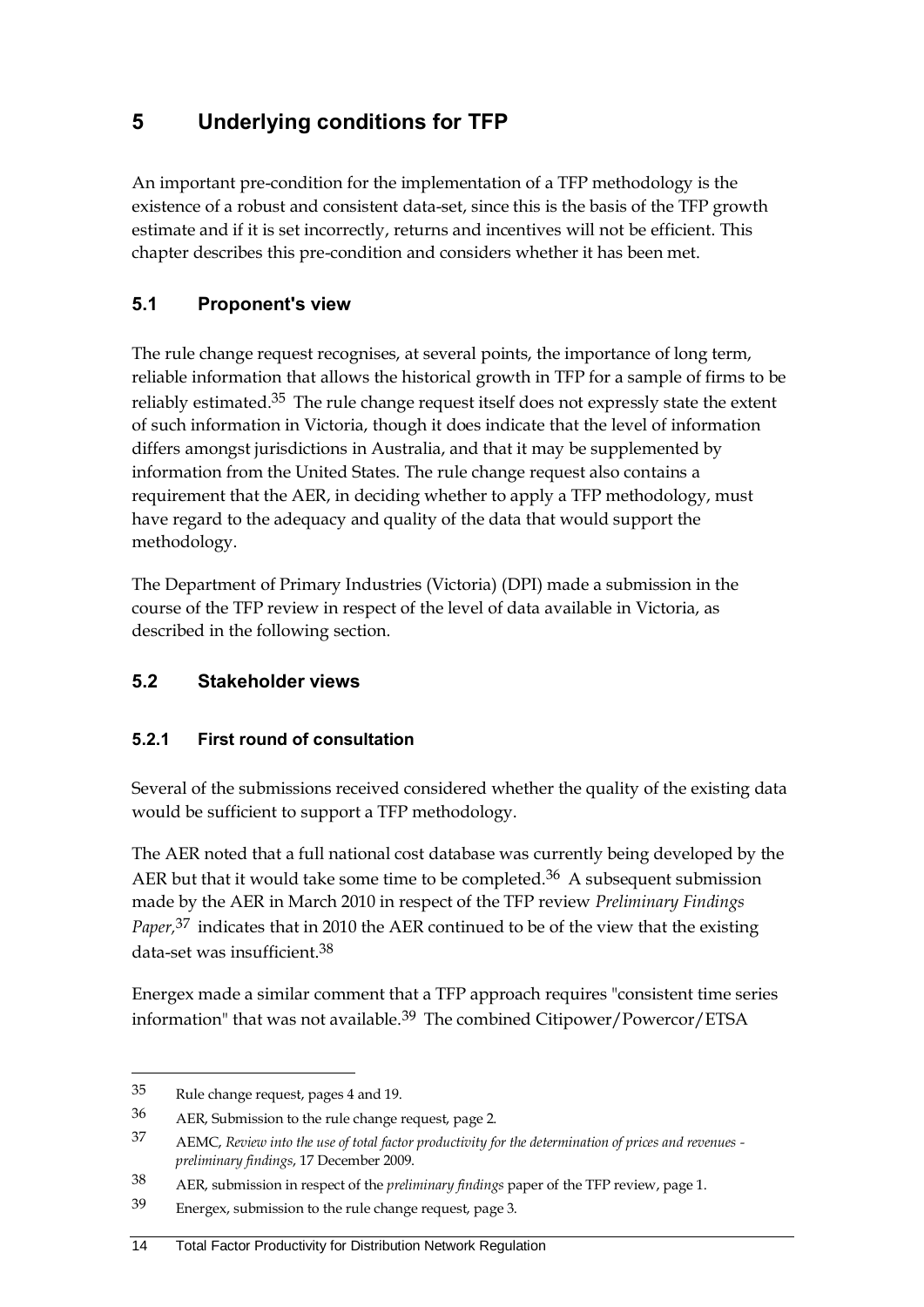Utilities submission noted the adjustments that have been made to outturn information in Victoria and that this has made it impossible to replicate the calculations.40

The issue of availability of data to support TFP was raised in the course of the TFP review. In submissions on the TFP review, comments were made by regulators and service providers that the existing data is not sufficiently robust to support a TFP methodology.

On the other hand, the submission of the DPI (February 2010) on the *preliminary findings* paper stated that, at least in Victoria, there is currently sufficient data for a TFP methodology to work.41 The Essential Services Commission of Victoria (ESC) stated in its March 2010 submission on the *preliminary findings* paper that analysis it procured in Victoria suggests that the necessary trends for TFP can be established with confidence and similar analysis nationwide should commence.42

## **5.2.2 Second round of consultation**

In the second round of consultation, Ausgrid, Energex, Jemena and the AER concurred with the conclusion in the draft rule determination that the preconditions for effective implementation of a TFP methodology are not met.

The DPI reiterated its view that there is already sufficient data available in Victoria to proceed with the introduction of a TFP methodology, at least in that state. The DPI also considered that there is no incompatibility with rules being made in the short term to allow TFP, based on existing data, to be piloted in a jurisdiction where this is feasible, with separate rules being made to collect the requisite data on a nation-wide basis in preparation of a fully-fledged TFP based regime. In its view, these short term TFP rules may be subsequently modified to accommodate a national TFP regime without causing undue disruption to businesses already operating under the jurisdictional TFP rules. According to the DPI's submission, this would contribute to the achievement of the NEO by allowing regulatory competence to be built up in the application of TFP without exposing the whole industry to unexpected outcomes through a sudden and significant change in regulatory methodologies.<sup>43</sup>

## <span id="page-20-0"></span>**5.3 Other relevant considerations**

Other relevant considerations included the Commission's analysis in the final TFP report.

<sup>40</sup> ETSA Utilities/Citipower/Powercor, submission to the rule change request, page 2.

<sup>41</sup> DPI, Submission in respect of the Preliminary Findings Paper in the Review, page 9.

<sup>42</sup> ESC, submission in respect of the *Preliminary Findings* paper of the TFP review, page 12.

<sup>43</sup> DPI, submission to the draft determination, page 5.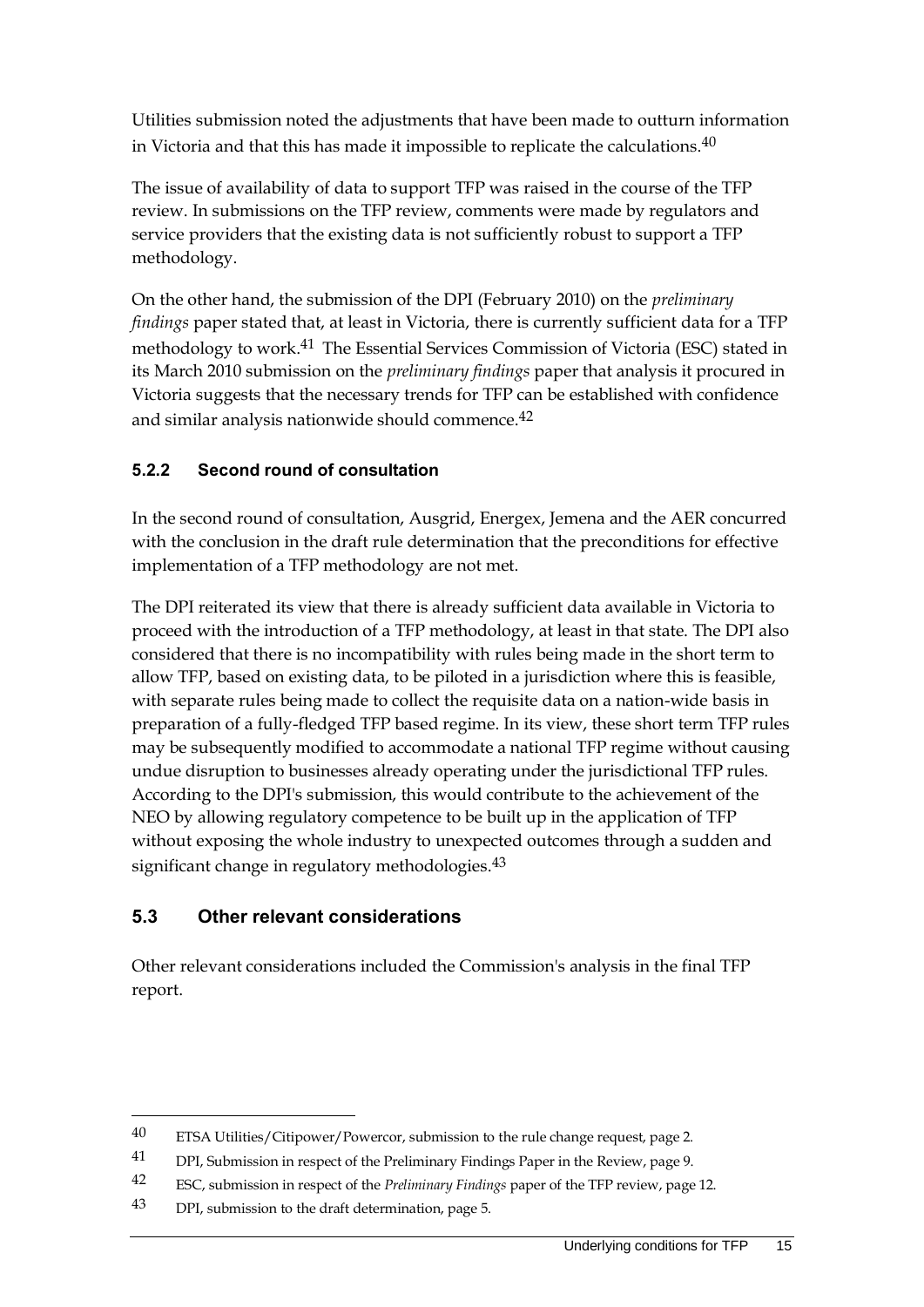### <span id="page-21-0"></span>**5.4 Commission's analysis**

#### **5.4.1 Robust and consistent data-set**

A robust and consistent data-set is critical for the successful implementation of a TFP methodology. A TFP growth estimate must accurately provide a measure of productivity performance for service providers. If input and output quantities are reported incorrectly (or not at all) or are inconsistent for different service providers, the TFP growth estimate may simply reflect the errors, inconsistencies or gaps in the data.

This relates to the assessment criteria because if the TFP growth estimate is incorrect the cost incentives or investment incentives may be set incorrectly, which may impact on efficiency. For example, if the investment incentives are wrongly applied a TFP growth estimate may not allow a service provider to recover its efficient costs. This would in turn suggest the rule proposal does not contribute to the NEO.

A robust and consistent data-set must be predicated on consistent definitions of the way input and output quantities have to be reported. This is particularly significant since input and output quantities will not necessarily have formed part of building blocks analyses. The data-set must also cover a sufficiently long period of time. At least one business-cycle of data should be included to remove any business cycle impacts. Finally, it would be preferable that the data-set be in the public domain. This will increase transparency about the way the TFP methodology is applied, and may reduce the likelihood of disputes.

The Commission has considered the analysis it undertook in the TFP review, and in particular the reasoning in the draft report of that review, dated 12 November 2010 (draft TFP report). While the TFP review was not specific to Victoria, it considered Victorian issues in depth. The draft TFP report considers a report produced by Economic Insights<sup>44</sup> which concluded that the current data across all jurisdictions is not sufficiently robust to be used for a TFP methodology. The quality and consistency of data has varied across jurisdictions and over time, and has tended to focus on financial information, in preference to physical data. The financial information itself has been adjusted and refined over time, making it less useful for TFP purposes. Finally, Economic Insights noted that most of the data is not in the public domain or else is presented in an aggregated form.45

In respect of Victorian matters, the draft TFP report raises queries over the robustness of the Victorian data. 46 Further, without information being produced by other regions on a consistent basis, there may not be enough information to determine TFP trends with sufficient confidence. The draft TFP report notes that systematic differences in

<sup>44</sup> Economic Insights, *Assessment of data currently available to support TFP-based network regulation*, 9 June 2009.

<sup>45</sup> AEMC, *Review into the use of total factor productivity for the determination of prices and revenues - draft report*, 12 November 2010, page 118.

<sup>46</sup> AEMC, *Review into the use of total factor productivity for the determination of prices and revenues - draft report*, 12 November 2010, page 65.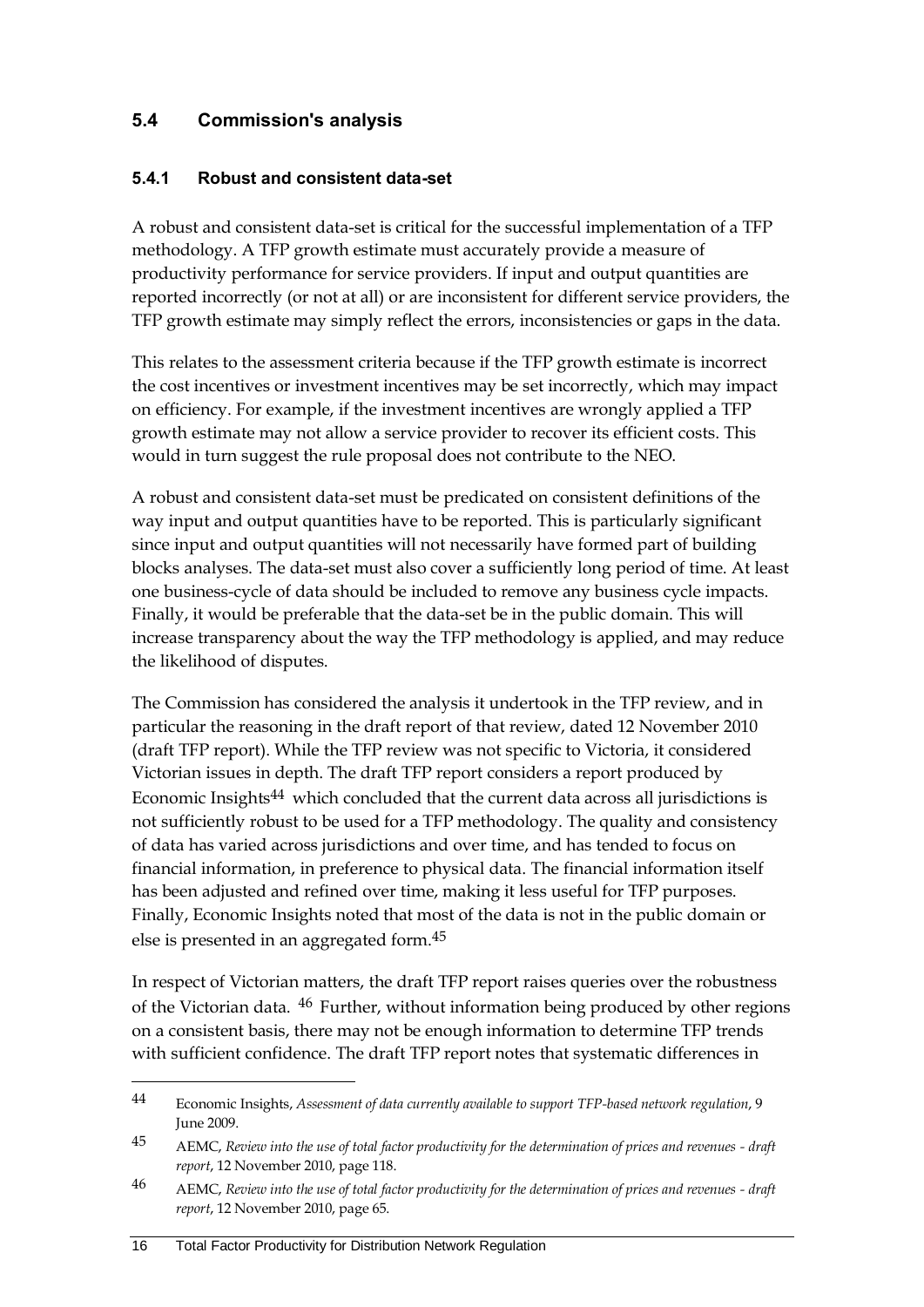coverage and definitions exist across regions in Australia. It also refers to earlier discussions with the ESC which identified problems with data availability and integrity.47 Finally, the draft TFP report responds to a proposition by SP AusNet that existing data can be 'cleaned' to ensure consistency in definitions, but notes that previous experience suggests such a process would be difficult and could lead to disputation and gaming.48

Even if there was sufficient data available in Victoria to implement a TFP methodology, the Commission considers that it would not be ideal to allow a TFP methodology to apply in one jurisdiction while conducting a data collection exercise to enable TFP in other regions. This is because jurisdictional frameworks should not be allowed to evolve separately from the national approach: this would be inconsistent with the development of a single national energy market. Implementation in Victoria only would also be inconsistent with the assessment criteria that the Commission have identified.49

A range of benefits flow from having a uniform national energy market and national approaches to regulation. These should be preserved to the extent possible. On this basis, it would be preferable for TFP specifications and methodologies to be developed in harmony, and a common framework for the implementation of the TFP methodology applied across the NEM as far as possible according to similar timing.

As noted above Victorian DPI has indicated that there is sufficient data available in that state to commence the use of TFP. However, there is a question mark over the ability of the Victorian data to satisfy the needs of any TFP methodology to be adopted. Further, based on the submission received in the first round of consulting there is little indication from the Victorian businesses that they would use the Victorian form of TFP set out in the rule change request.

The DPI's submission also suggested that piloting the regime on a limited basis to provide an opportunity to gain regulatory exposure to, and experience with, TFP. The Commission is of the view that a staged approach to implementation builds in an opportunity for all parties, including the regulator, to gain competence with TFP as a methodology. This is outlined in detail in the final TFP report.<sup>50</sup>

## <span id="page-22-0"></span>**5.5 Conclusion**

The Commission is of the view that, in the NEM, sufficient robust data to support a TFP methodology does not currently exist. This conclusion means a key pre-condition to support the rule change request is currently absent. In these circumstances, and consistent with its findings in the final TFP report, the Commission has decided that no rule should be made, including on a pilot basis.

<sup>47</sup> Ibid, page 66.

<sup>48</sup> Ibid, page 66.

<sup>49</sup> These criteria are set out in chapter 3.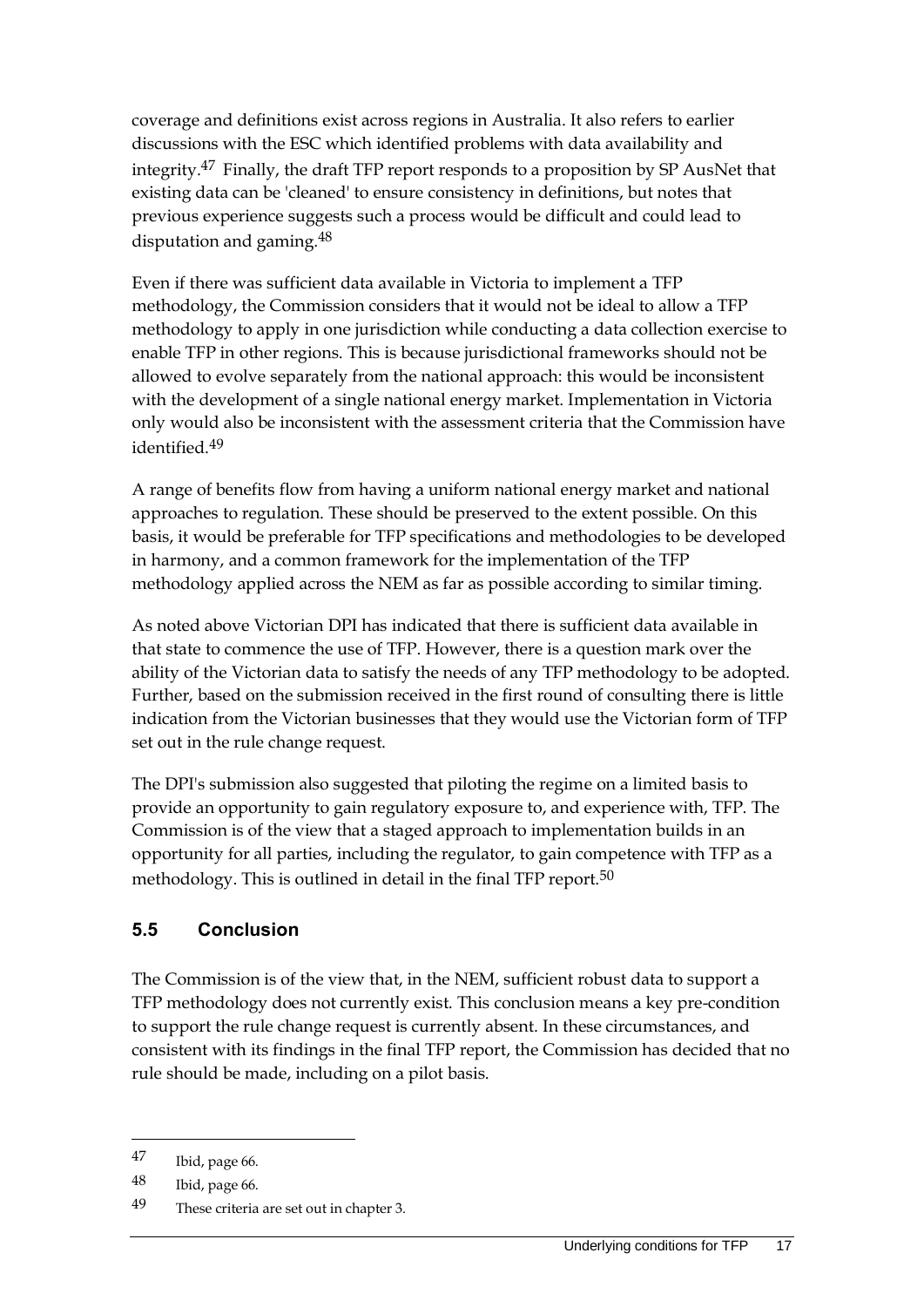Instead, a better option for exploring further the potential for a TFP methodology would be to start to collect the relevant data that would be needed to determine whether it could apply. Rules that would facilitate this data collection exercise have been proposed by the Commission as part of the final TFP report, and are currently being considered by the Ministerial Council for Energy.

<sup>50</sup> AEMC, *Review into the use of total factor productivity for the determination of prices and revenues - final report*, 30 June 2011, pages 21-22.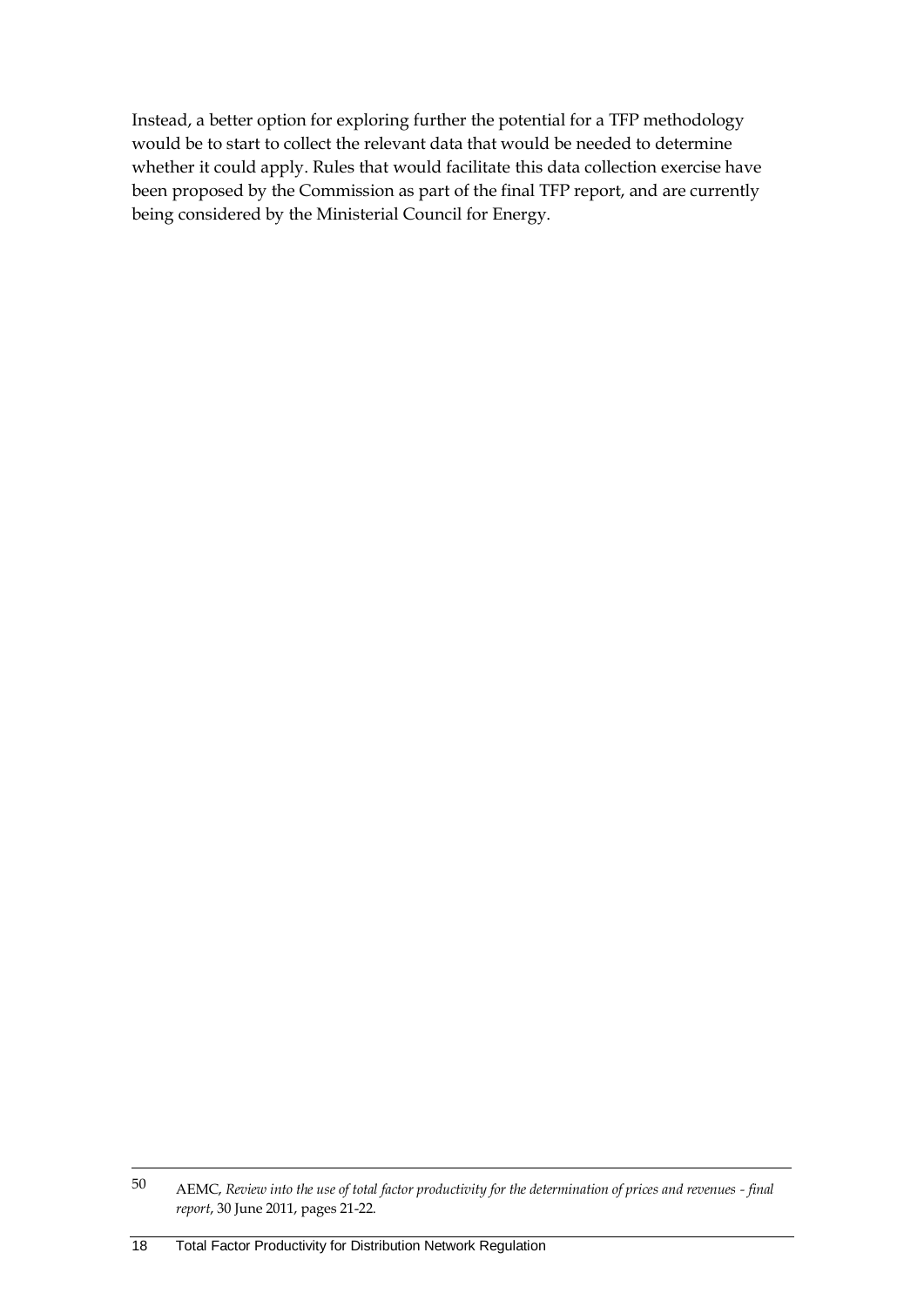# <span id="page-24-0"></span>**Abbreviations**

| <b>AEMC</b> | <b>Australian Energy Market Commission</b>       |
|-------------|--------------------------------------------------|
| <b>AER</b>  | Australian Energy Regulator                      |
| Commission  | See AEMC                                         |
| <b>DPI</b>  | The Department of Primary Industries (Victoria)  |
| <b>ESC</b>  | <b>Essential Services Commission of Victoria</b> |
| <b>MCE</b>  | Ministerial Council on Energy                    |
| <b>NEL</b>  | National Electricity Law                         |
| <b>NEM</b>  | National Electricity Market                      |
| <b>NEO</b>  | National Electricity Objective                   |
| <b>NER</b>  | National Electricity Rules                       |
| Proponent   | Minister for Energy and Resources (Victoria)     |
| TFP         | total factor productivity                        |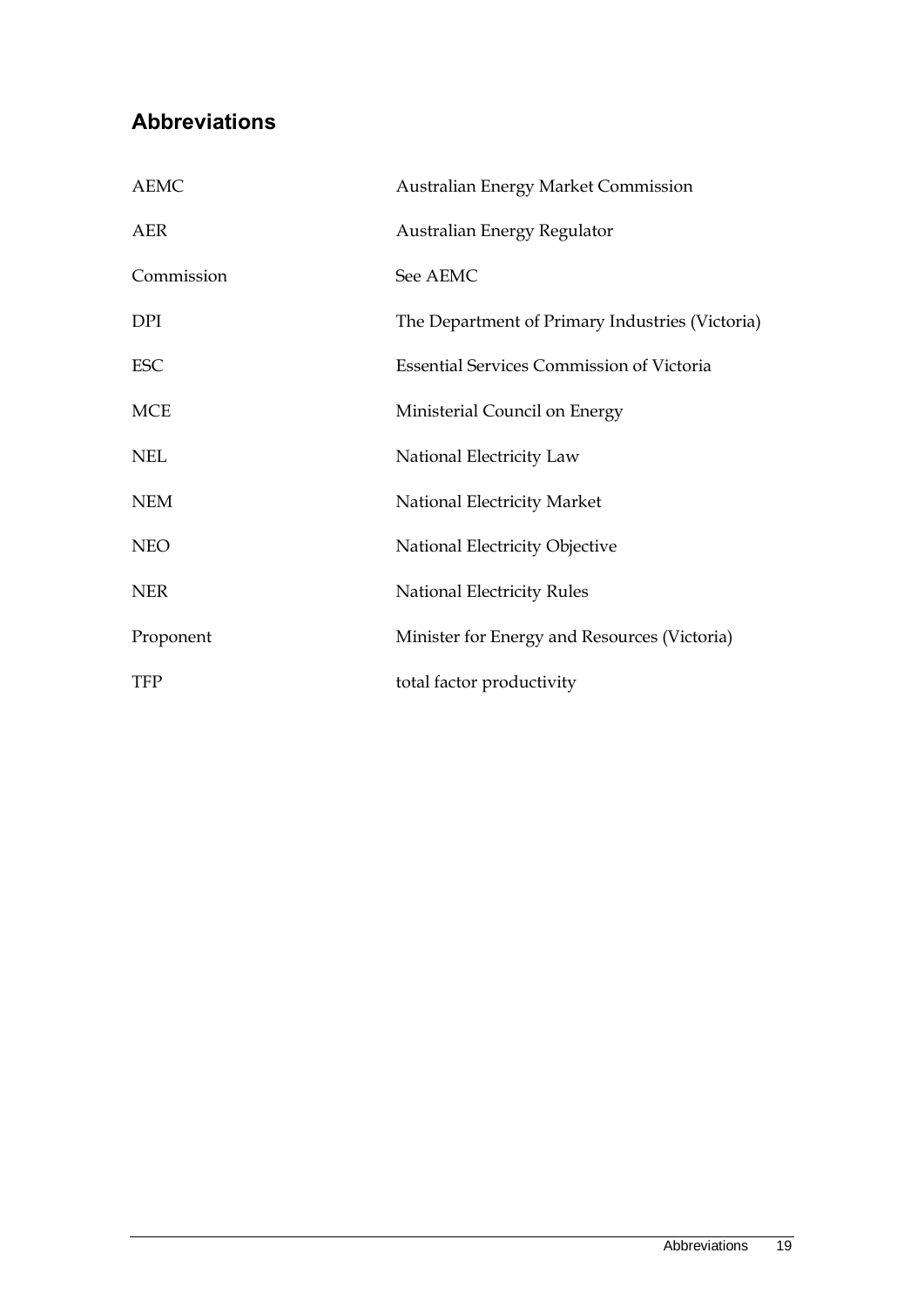## **A Summary of issues raised in consultation**

### **A.1 Second round of consultation**

The first round of consultation on the rule change request closed on 22 August 2008. The Commission received 11 submissions, and these are available on the AEMC website.51

<span id="page-25-0"></span>The second round of consultation on the rule change request closed on 10 November 2011. In total, six submissions were received. The issues raised and comments made in the submissions, and the AEMC's responses to these, are summarised in the following table.

<span id="page-25-1"></span>51 www.aemc.gov.au.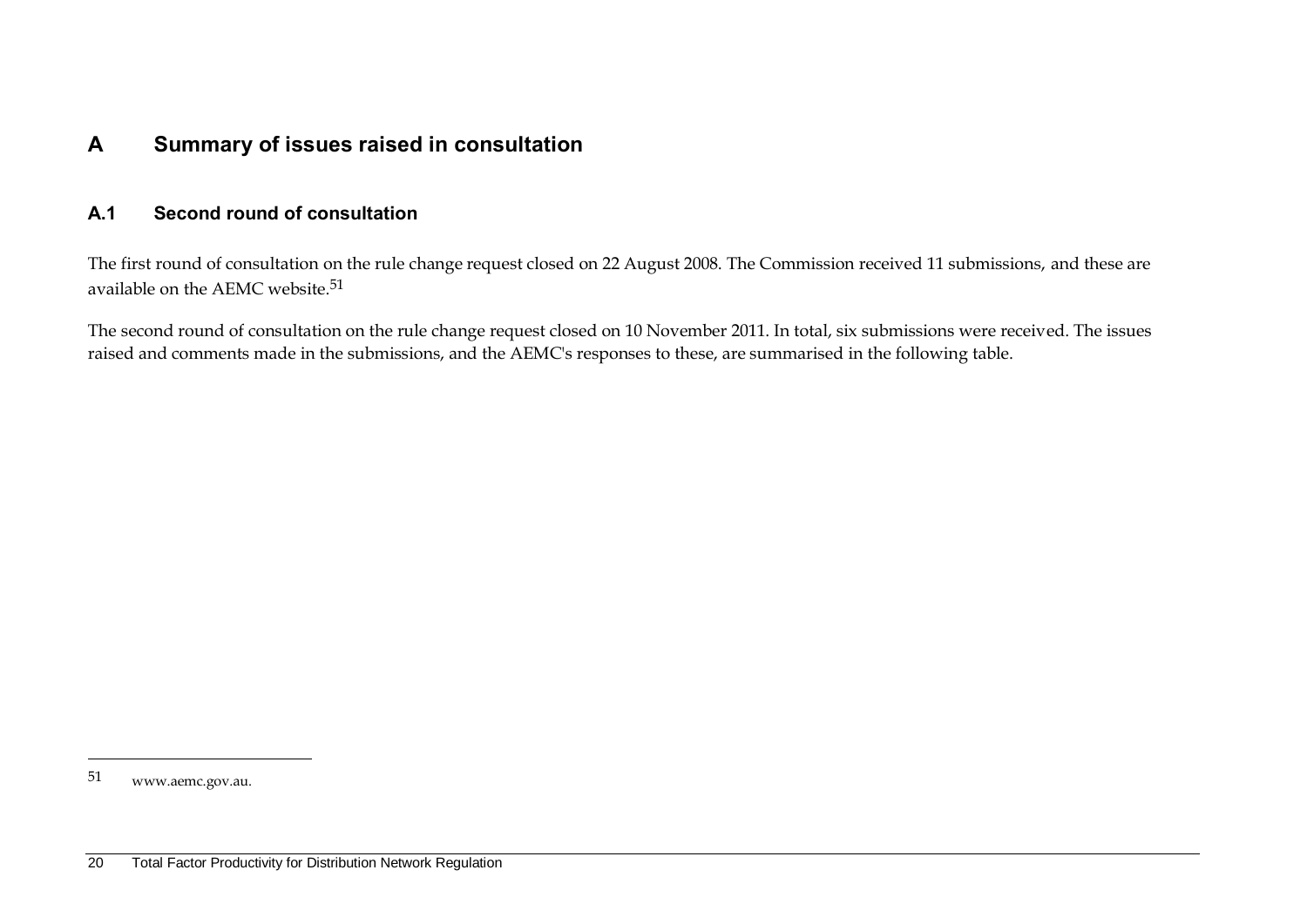| <b>Stakeholder</b> | <b>Stakeholder comment</b>                                                                                                                                                                                                                                                                                                                                                                                                                                                                                                                                | <b>AEMC response</b>                                                                                                                                                              |
|--------------------|-----------------------------------------------------------------------------------------------------------------------------------------------------------------------------------------------------------------------------------------------------------------------------------------------------------------------------------------------------------------------------------------------------------------------------------------------------------------------------------------------------------------------------------------------------------|-----------------------------------------------------------------------------------------------------------------------------------------------------------------------------------|
| Ausgrid            | Agree that the preconditions for a TFP methodology have not been met<br>$(p. 1)$ .                                                                                                                                                                                                                                                                                                                                                                                                                                                                        | This comment has been noted by the<br>Commission.                                                                                                                                 |
| Ausgrid            | Do not agree that a case has been made that a TFP methodology could<br>contribute to the NEO. Have particular concerns about the validity of the<br>conclusion that a TFP methodology could be used as an alternative to<br>the building block approach for setting price or revenue paths at a level<br>that is sufficient to cover costs and manage changes in business or<br>economic circumstances. There are still some unresolved issues with the<br>modelling and consequently with the conclusions that can be drawn from<br>this work $(p. 1)$ . | These comments have been noted although<br>the Commission is of the view that further<br>consideration these issues to be beyond the<br>scope of this current rule determination. |
| Ausgrid            | Agree that a robust data set would be required, however the decision to<br>proceed with a data collection exercise before a definitive conclusion on<br>the merits of TFP is premature. A more pragmatic approach would have<br>been to design a model and then gather the appropriate data to populate<br>the model, rather than the current process where data collection is wide<br>in scale and lacks clear focus (p. 2).                                                                                                                             | These comments have been noted although<br>the Commission is of the view that further<br>consideration these issues to be beyond the<br>scope of this current rule determination. |
| Ausgrid            | DNSPs are currently subject to the AER's wide-ranging data and<br>gathering powers in the form of the regulatory information notice: the<br>TFP data requirements will oblige businesses to provide two sets of<br>audited records and potentially to develop additional systems which<br>would result in significant cost (p. 2).                                                                                                                                                                                                                        | These comments have been noted although<br>the Commission is of the view that further<br>consideration these issues to be beyond the<br>scope of this current rule determination. |
| Ausgrid            | Strongly disagree with the proposal that the AER may potentially use<br>historical data as the inappropriateness of currently available data was<br>well established and beyond review in the final TFP report. It should be<br>excluded from the TFP data collection rules (p. 2).                                                                                                                                                                                                                                                                       | These comments have been noted although<br>the Commission is of the view that further<br>consideration these issues to be beyond the<br>scope of this current rule determination. |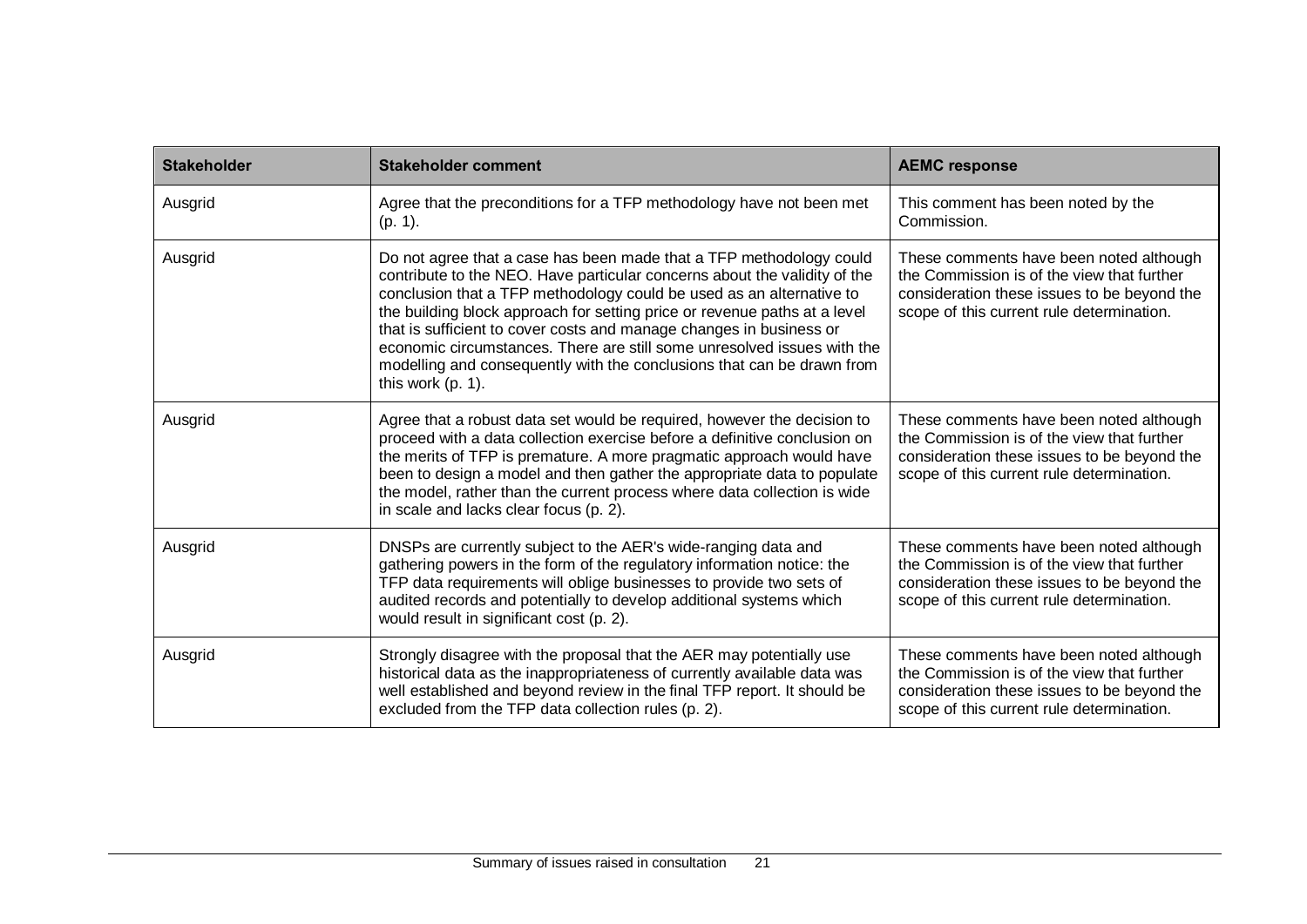| <b>Stakeholder</b>          | <b>Stakeholder comment</b>                                                                                                                                                                                                                                                                                                                                                             | <b>AEMC response</b>                                                                                                                                                              |
|-----------------------------|----------------------------------------------------------------------------------------------------------------------------------------------------------------------------------------------------------------------------------------------------------------------------------------------------------------------------------------------------------------------------------------|-----------------------------------------------------------------------------------------------------------------------------------------------------------------------------------|
| Ausgrid                     | Many DNSPs have already expressed concern that the use of data<br>gathered under regulatory information notices for bench-marking is<br>extracting too far away from individual business circumstances: TFP<br>would arguably go further (p. 2).                                                                                                                                       | These comments have been noted although<br>the Commission is of the view that further<br>consideration these issues to be beyond the<br>scope of this current rule determination. |
| Ausgrid                     | Disappointed with the approach adopted by the Commission where it<br>developed the TFP data collection rules without consultation from<br>stakeholders. This lack of transparency seems inconsistent with a central<br>goal of the TFP methodology which is to promote transparency (p. 2).                                                                                            | These comments have been noted although<br>the Commission is of the view that further<br>consideration these issues to be beyond the<br>scope of this current rule determination. |
| Australian Energy Regulator | Agree with the AEMC's draft decision: consider that a robust and<br>consistent data set for applying a TFP methodology to pricing<br>determinations does not exist (p. 1).                                                                                                                                                                                                             | This comment has been noted by the<br>Commission.                                                                                                                                 |
| Australian Energy Regulator | AEMC's proposed rules will have implications for the AER's existing<br>processes, and will therefore have to consider how best these provisions<br>will best interact with the AER's existing NEL based information powers<br>that are currently being used to effect the AER's new information,<br>reporting and analytical framework that is currently being developed (p.<br>$1$ ). | These comments have been noted although<br>the Commission is of the view that further<br>consideration this issue to be beyond the<br>scope of this current rule determination.   |
| Australian Energy Regulator | Consider that the feasibility of a TFP methodology for electricity<br>distribution network regulation will be determined by the outcomes of the<br>AEMC's wider review into the use of TFP for the determination of prices<br>and revenues. To this end, also supports the proposed two stage<br>approach (p. 1).                                                                      | These comments have been noted by the<br>Commission.                                                                                                                              |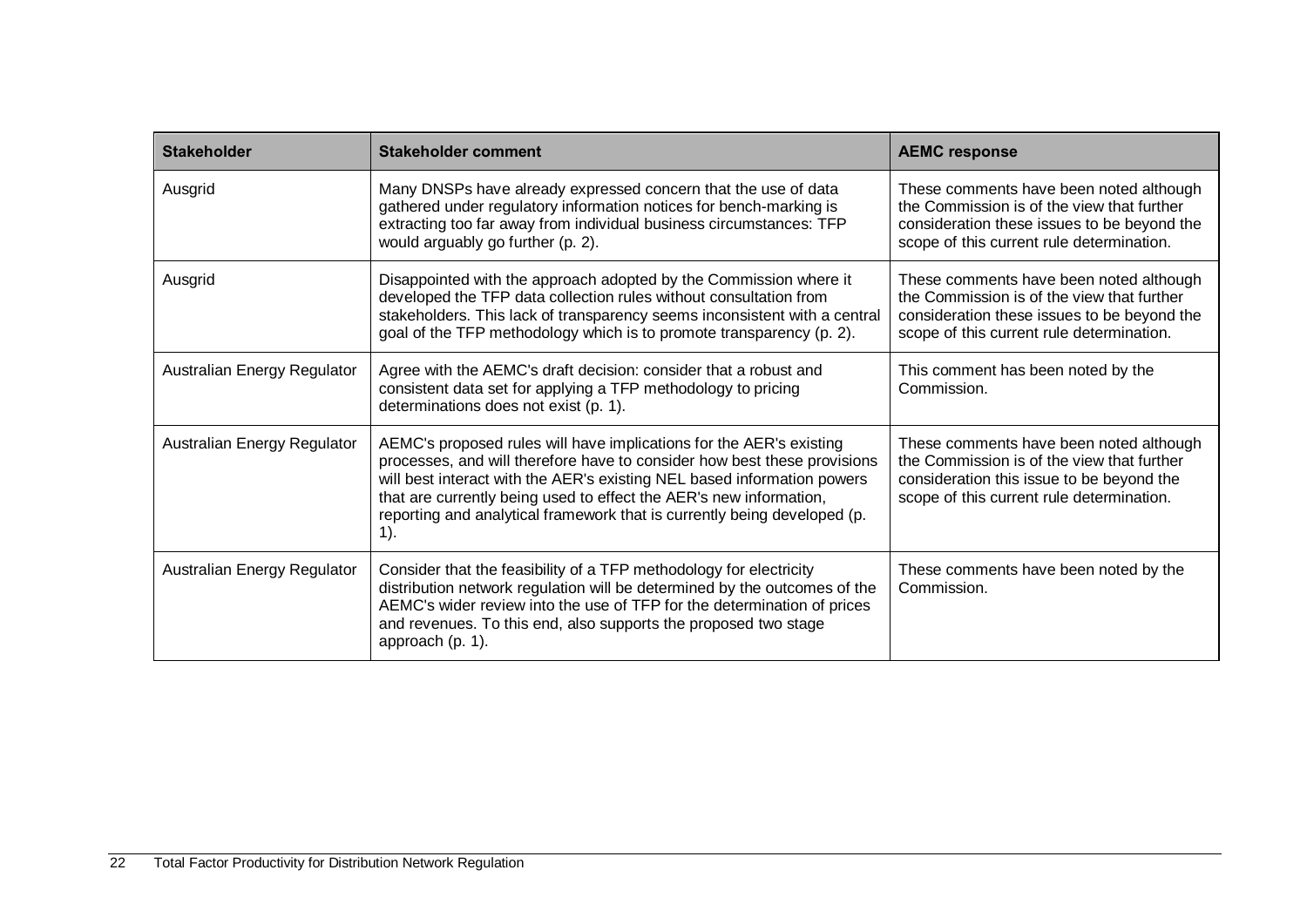| <b>Stakeholder</b>                             | <b>Stakeholder comment</b>                                                                                                                                                                                                                                                                                                                                                                                                                                               | <b>AEMC response</b>                                                                                                                                                                                                                                                                                                                                                                                                                                                                                                                                                                                                                                                                                                                           |
|------------------------------------------------|--------------------------------------------------------------------------------------------------------------------------------------------------------------------------------------------------------------------------------------------------------------------------------------------------------------------------------------------------------------------------------------------------------------------------------------------------------------------------|------------------------------------------------------------------------------------------------------------------------------------------------------------------------------------------------------------------------------------------------------------------------------------------------------------------------------------------------------------------------------------------------------------------------------------------------------------------------------------------------------------------------------------------------------------------------------------------------------------------------------------------------------------------------------------------------------------------------------------------------|
| Department of Primary<br>Industries (Victoria) | Disappointed with the AEMC's decision not to make rules for the<br>implementation of a TFP methodology for price setting at this time. The<br>staged approach proposed by the AEMC will unnecessarily delay the<br>potential introduction of TFP, particularly in Victoria where sufficient data<br>already exists to support the introduction of TFP (p. 4).                                                                                                            | The Commission does not consider that the<br>energy objective has been met, in that the<br>necessary pre-conditions for the<br>implementation of a TFP methodology are<br>not present. In particular, it does not consider<br>that the existing data available (across all<br>jurisdictions) is sufficiently robust to allow for<br>the effective implementation of a TFP<br>methodology. As this is a key requirement,<br>the Commission considered that a better<br>approach would be via a two-staged<br>approach, firstly to gather the necessary data<br>(which will take some time) and, secondly,<br>make an assessment as to the<br>appropriateness of developing more detailed<br>TFP rules when the necessary conditions are<br>met. |
| Department of Primary<br>Industries (Victoria) | Reiterated the following propositions which were submitted in its 2010<br>submission to the review:<br>TFP is mandated by the national electricity and national gas laws;<br>Delay in use of the TFP methodology is contrary to the objectives of<br>these laws;<br>Items 26J and 42 allow for possible data issues;<br>Inadequacy of data has not prevented introduction of TFP in other<br>jurisdictions; and<br>There is already sufficient data for Victoria (p. 4). | This comment has been noted by the<br>Commission. These issues are addressed in<br>more detail in chapters 4 and 5 of this final<br>rule determination.                                                                                                                                                                                                                                                                                                                                                                                                                                                                                                                                                                                        |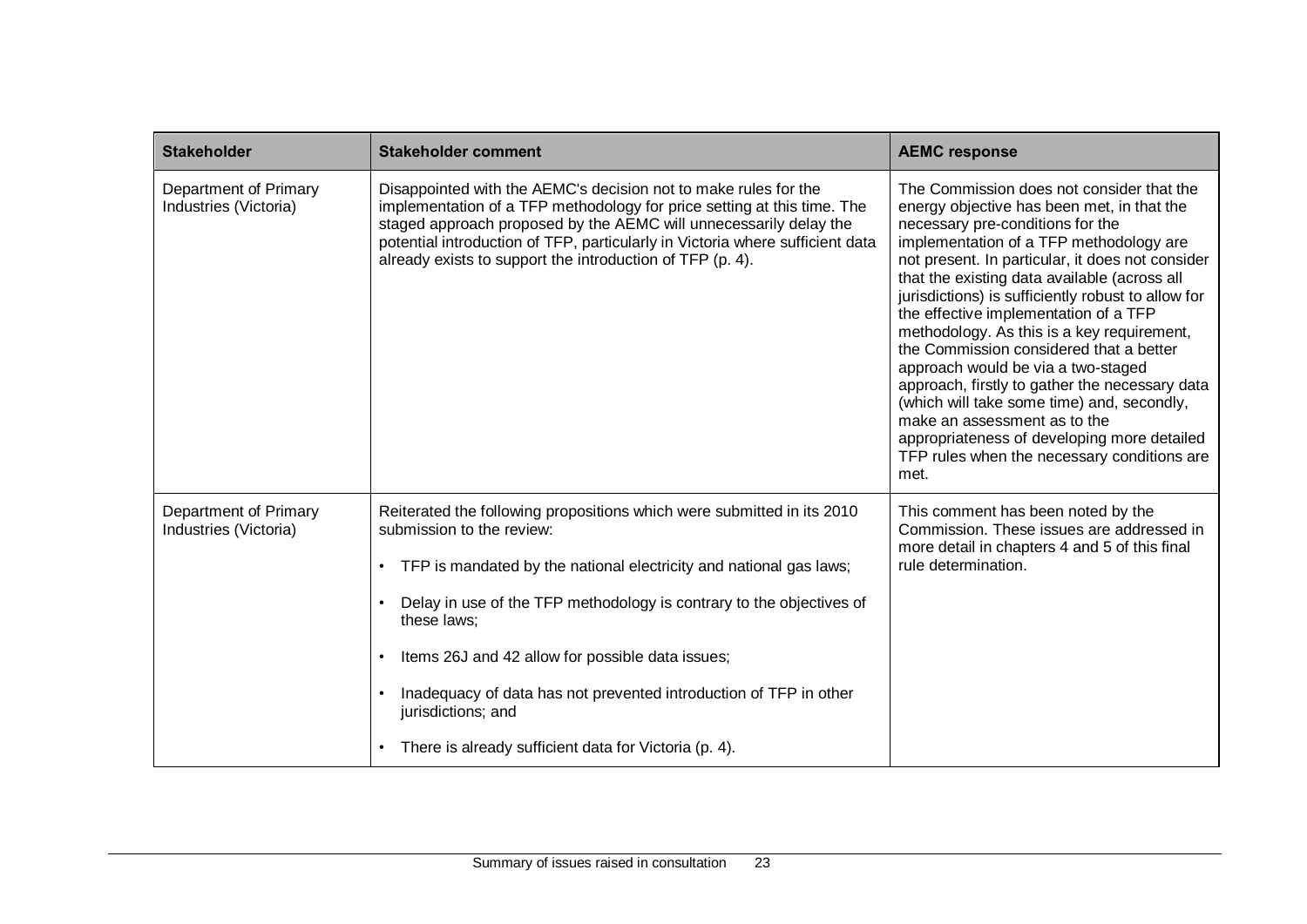| <b>Stakeholder</b>                             | <b>Stakeholder comment</b>                                                                                                                                                                                                                                                                                                                                                                                                                                                                                                                                                                                                                                                                                                                                                                                                                                                                                                                                                                                                                                                                                                                       | <b>AEMC response</b>                                                                                                                                                                                                                                                                                                                                                                                                                                                                                                                                                                                                                                                          |
|------------------------------------------------|--------------------------------------------------------------------------------------------------------------------------------------------------------------------------------------------------------------------------------------------------------------------------------------------------------------------------------------------------------------------------------------------------------------------------------------------------------------------------------------------------------------------------------------------------------------------------------------------------------------------------------------------------------------------------------------------------------------------------------------------------------------------------------------------------------------------------------------------------------------------------------------------------------------------------------------------------------------------------------------------------------------------------------------------------------------------------------------------------------------------------------------------------|-------------------------------------------------------------------------------------------------------------------------------------------------------------------------------------------------------------------------------------------------------------------------------------------------------------------------------------------------------------------------------------------------------------------------------------------------------------------------------------------------------------------------------------------------------------------------------------------------------------------------------------------------------------------------------|
| Department of Primary<br>Industries (Victoria) | AEMC's key duty in undertaking the proposed rule change is to make<br>rules for the use of TFP, as reflected in the schedules of the NEL and<br>NGL which nominate TFP as subject matter for rules to be made. This is<br>a policy decision that was made by the MCE in settling those laws. To<br>decline to make rules for TFP is, in the Department's view, inconsistent<br>with the policy decisions which inform the AEMC's rule making powers.<br>These schedules make clear that the AEMC has a discretion to make<br>rules which implement the use of TFP in various regulatory contexts,<br>including in making pricing and access determinations, or as a tool to<br>assist or analyse the application of the building blocks price setting<br>methodology. The options available for the AEMC are to accept the<br>proposed rule as achieving the NEO or make a more preferred rule. This<br>might reflect a variant of the Victorian proposal, the AEMC's preferred<br>approach derived from its review or some other rule that best achieves<br>the NEO $(p. 4)$ .                                                                  | The Commission's power to make rules<br>under the NEL and NGL is a discretionary<br>power (s 34 NEL, ss 69 and 74 NGL), and<br>must be guided, in the first instance by the<br>national electricity and gas objectives.<br>Accordingly, while the law allows for the<br>possibility of TFP to be implemented, it does<br>not mandate that the rules enabling its<br>implementation be made unless the energy<br>objective is met.<br>In the current case, as set out in this final<br>determination, the Commission does not<br>consider that the energy objective has been<br>met. This matter is discussed in more detail<br>in chapter 4 of this final rule determination. |
| Department of Primary<br>Industries (Victoria) | The Victorian proposal achieves the NEO and, moreover, is not<br>fundamentally incompatible with the AEMC's proposed national<br>approach. The nature of the proposal was of a 'pilot scheme', which<br>allowed distributors to 'opt in', with considerable discretion being given to<br>the AER to flexibly apply TFP based on its assessment of needs. The<br>AEMC's approach is to implement nation-wide data gathering first, with a<br>further set of rules to enable regulation of distribution tariffs via TFP to be<br>made at a later stage. There is no incompatibility with rules being made<br>in the short term to allow TFP based on existing data to be piloted in<br>practice in a jurisdiction where it is feasible, with other rules being made<br>to collect nation-wide data and prepare the ground for a fully fledged TFP<br>based regime. This should contribute to the achievement of the NEO by<br>allowing regulatory competence to be built up in the application of TFP<br>without exposing the whole industry to unexpected outcomes through a<br>sudden and significant change in regulatory methodologies (p. 5). | The Commission reiterates the view<br>expressed in its final TFP report, that state<br>regulatory frameworks should not be allowed<br>to evolve separately from a national<br>approach. This would be inconsistent with<br>the continuing development of the national<br>energy market framework. This matter is<br>discussed in more detail in chapter 5 of this<br>final rule determination.                                                                                                                                                                                                                                                                                |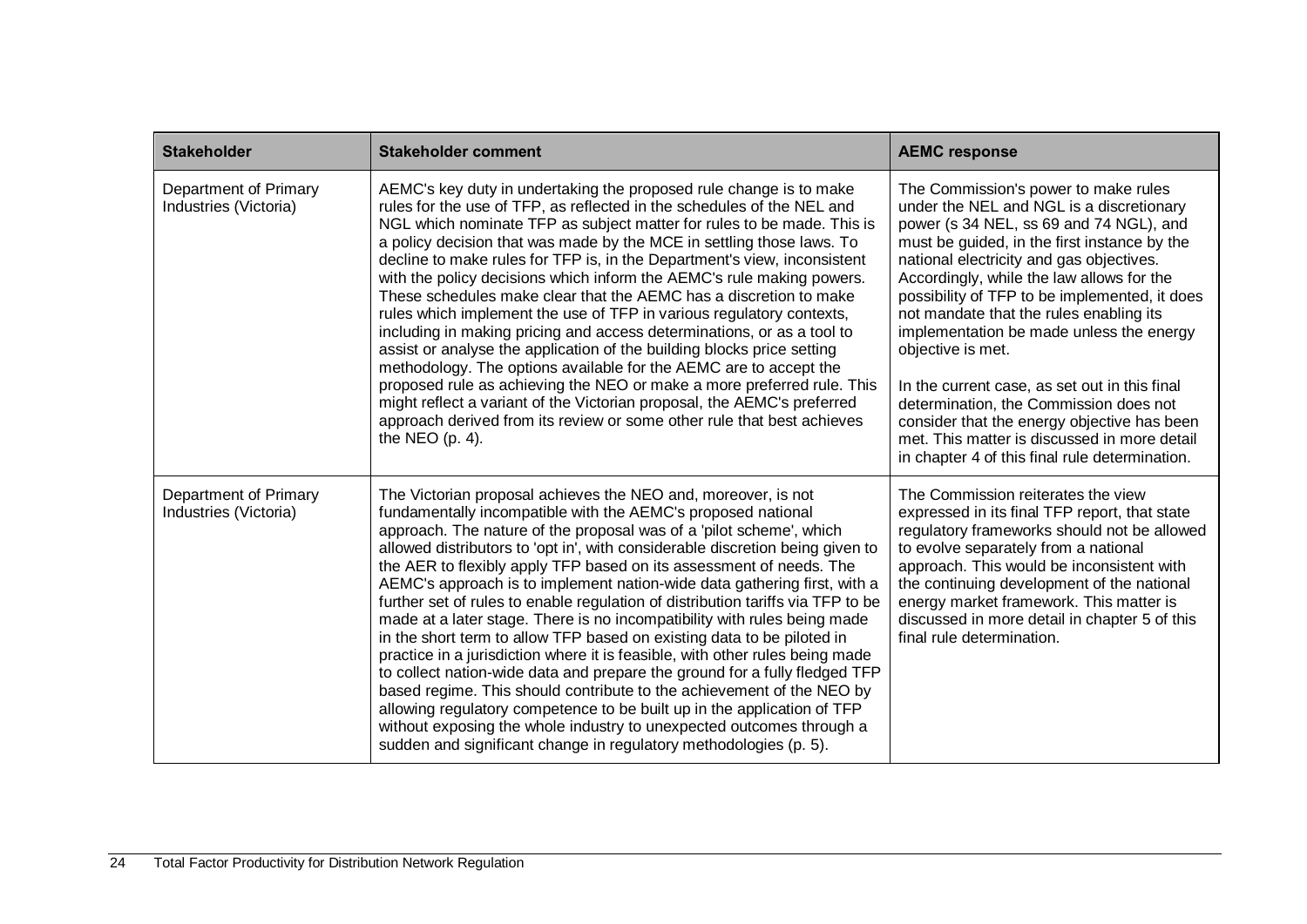| <b>Stakeholder</b>              | <b>Stakeholder comment</b>                                                                                                                                                                                                                                                                                                                                                              | <b>AEMC response</b>                                                                                                                                                            |
|---------------------------------|-----------------------------------------------------------------------------------------------------------------------------------------------------------------------------------------------------------------------------------------------------------------------------------------------------------------------------------------------------------------------------------------|---------------------------------------------------------------------------------------------------------------------------------------------------------------------------------|
| Energex                         | Support the draft decision not to make a draft rule given that the<br>necessary preconditions for applying a TFP methodology are not<br>currently present (p. 1).                                                                                                                                                                                                                       | These comments have been noted by the<br>Commission.                                                                                                                            |
| Energex                         | Do not support the introduction of TFP or the initial data collection rule as<br>discussed in the draft rule determination as no significant efficiency point<br>of difference exists between the building block approach and TFP based<br>methodology. Significant further work needs to be undertaken to have<br>any confidence that purported benefits of TFP can be derived (p. 1). | These comments have been noted although<br>the Commission is of the view that further<br>consideration this issue to be beyond the<br>scope of this current rule determination. |
| Energex                         | Costs of additional data collection to facilitate TFP may be substantial,<br>based on previous refinements and additions to data reporting<br>requirements. Balance in terms of information requirements and<br>associated costs is essential (p. 1).                                                                                                                                   | These comments have been noted although<br>the Commission is of the view that further<br>consideration this issue to be beyond the<br>scope of this current rule determination. |
| Energex                         | Consultation is critical not only in developing any proposed data-set but<br>in developing a TFP specification and establishing the existence of the<br>pre-conditions (p. 1).                                                                                                                                                                                                          | These comments have been noted although<br>the Commission is of the view that further<br>consideration this issue to be beyond the<br>scope of this current rule determination. |
| Jemena                          | Support the draft decision not to make a draft rule.                                                                                                                                                                                                                                                                                                                                    | This comment has been noted by the<br>Commission.                                                                                                                               |
| <b>Total Environment Centre</b> | Concerned that current regulatory framework is weighted heavily in<br>favour of network service providers, and the information bias issue is<br>compounded under the current building block approach where a large<br>amount of network service provider specific information is required to<br>make a determination (p. 2).                                                            | These comments have been noted although<br>the Commission is of the view that further<br>consideration this issue to be beyond the<br>scope of this current rule determination. |
| <b>Total Environment Centre</b> | TFP has the potential to make revenue determinations less transparent<br>and the AEMC's decision to request that the MCE consider TFP in more<br>detail before proceeding with a rule change is welcomed (p. 2).                                                                                                                                                                        | This comment has been noted by the<br>Commission.                                                                                                                               |